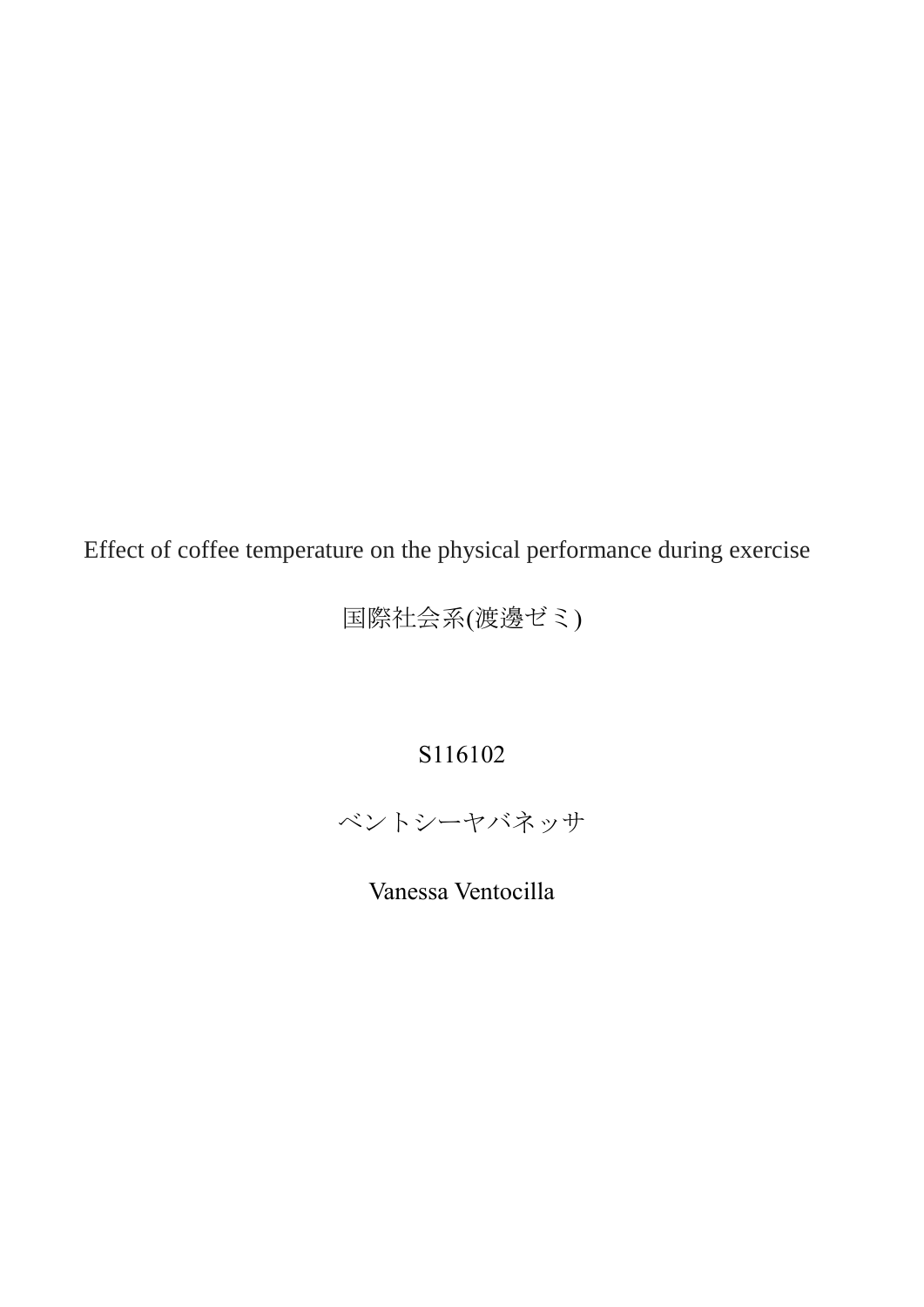## **Abstract**

### **Effect of coffee temperature on the physical performance during exercise**

**Aim** The purpose of the present study is to investigate the effect of temperature of coffee on endurance performance and lipolysis. **Methods** Four healthy college student over 20 years old performed a light exercise with a bicycle ergometer before and after drinking coffee. Between the first exercise  $(EX1)$  and second exercise  $(EX2)$ , they intake 125cc of water and 160cc of hot coffee or ice coffee. We compared oxygen consumption (VO2), heart rate (HR) and rate of perceived exertion (RPE) to see these changes. **Results** In EX2, HR of the placebo group was significantly higher than EX1, whereas the coffee group was significantly lower. On the other hand, HR was a slightly lower for iced coffee than for hot coffee ( $p < 0.05$ ). Regarding VO2, there was no difference between the two groups after drinking  $(p > 0.05)$ . Individual RPE showed no difference between hot coffee group and ice coffee group  $(p > 0.05)$ . **Conclusion** We suggested that drinking coffee before exercise can increase the endurance ability and energy metabolism, and also, both hot coffee and iced coffee are effective.

## コーヒーの温度差が運動中の身体能力に与える効果

本研究の目的は、コーヒーの温度差が持久性運動能力の向上と脂肪燃焼効果に及ぼす影響の有無を調査 することである。20 歳以上の健康な大学生 4 名が自転車エルゴメーターによる軽運動を行った。被検者 は 1 回目(EX1)と 2 日目(EX2)の運動の間に、125cc の水と 160cc のホットコーヒーまたはアイスコーヒ ーを飲用した。各運動時の酸素摂取量(VO2)、心拍数(HR)、および自覚的運動強度(RPE)を比較し、変 化の有無を確認した。EX2 の HR において、対照飲料摂取群の数値は EX1 よりも有意に高かった。それ に対し、コーヒー摂取群は EX1 よりも有意に低下した。コーヒーの温度差別の変化率は、アイスコーヒ ー摂取群がホットコーヒー摂取群よりもわずかに低かった( p < 0.05)。VO2 に関しては飲料摂取後の両 群の違いは認められなかった( p > 0.05)。個人の RPE は、コーヒー摂取の前後で両群の変化に差は見ら れなかった( p > 0.05)。これらの結果から、運動前のコーヒー飲用は、アイスコーヒー、ホットコーヒー のどちらも持久性運動能力と脂肪燃焼効果の向上に繋がることが示唆される。

## **Efecto de la temperatura del café sobre la capacidad de resistencia fisica.**

El propósito de este estudio es investigar si la diferencia de la temperatura del café afecta o no la capacidad de resistencia fisica y el efecto de quema de grasa. Cuatro estudiantes universitarios varones sanos mayores de 20 años realizaron un ejercicio ligero con un ergómetro de bicicleta antes y después de tomar café. Los participantes tomaron 125cc de agua y 160cc de café caliente y/o frío entre el primer y el segudo ejercicio. La ingesta de oxígeno (VO2), la frecuencia cardíaca (HR) y la tasa de esfuerzo percibido (RPE) se compararon para confirmar si hay un cambio. El HR para el grupo que tomó café frío fue menor ( $p < 0.05$ ) a comparacion con el grupo que tomó café caliente (p < 0.05) aunque la diferencia no es significativamente grande. El VO2 no difirió entre los dos grupos después de beber ( $p > 0.05$ ). El RPE individual no mostró diferencias entre los dos grupos ( $p > 0.05$ ). Como resultado, tomar café frío o caliente antes del ejercicio conduce a una mejora en la capacidad de resistencia fisica y al efecto de quema de grasa.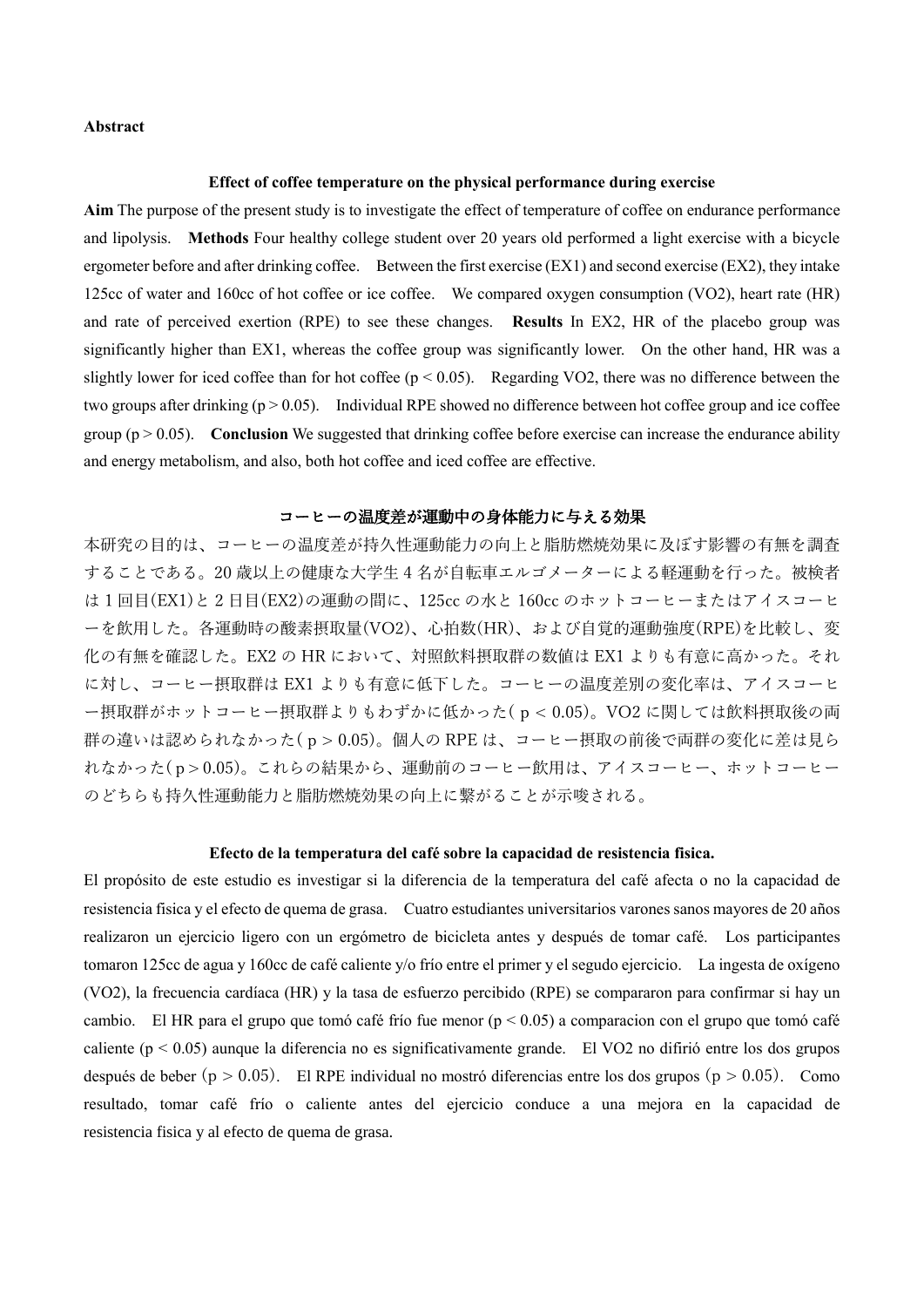Abbreviations:

VO2: oxygen consumption, HR: heart rate, RPE: rate of perceived exertion.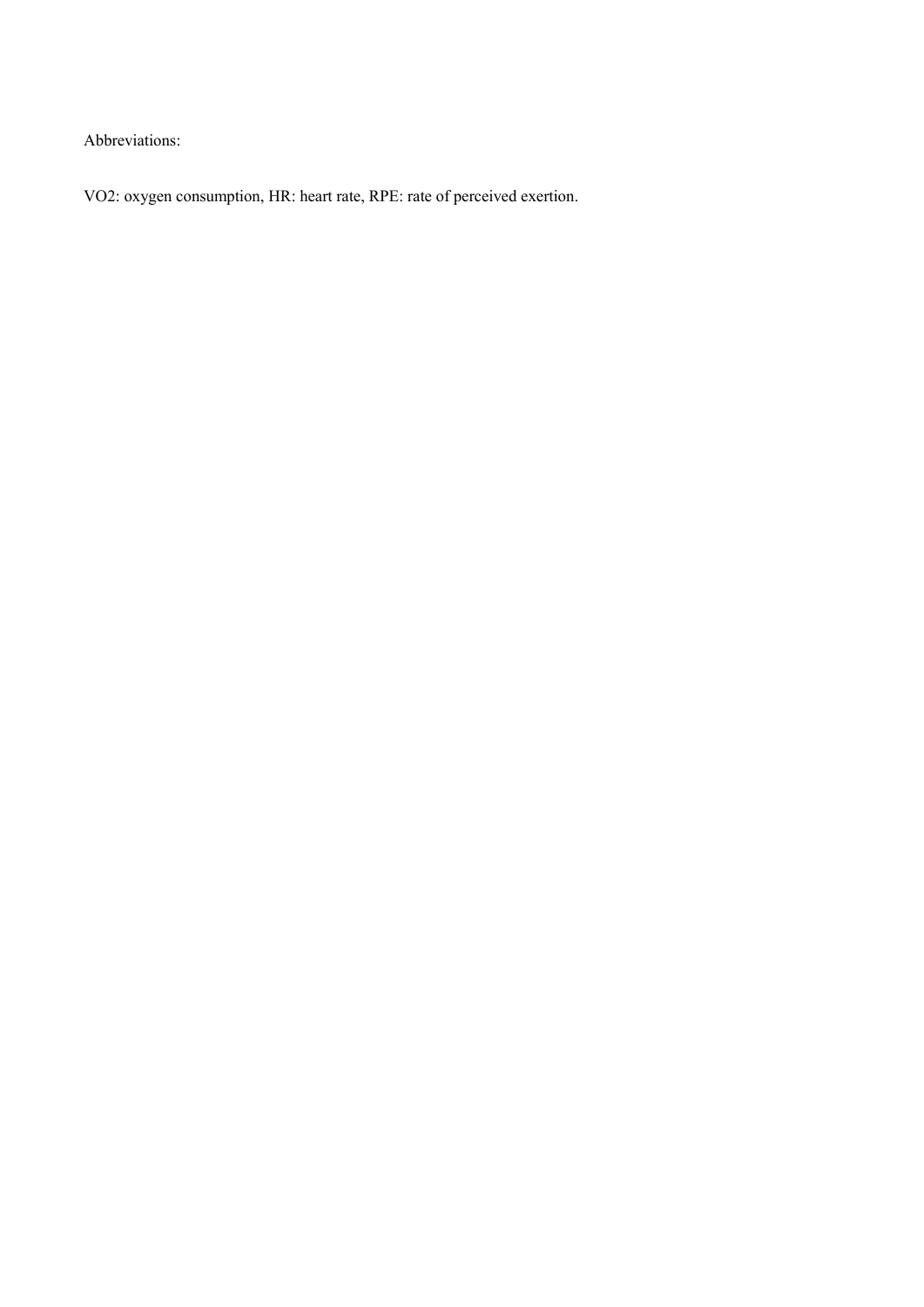## **Introduction**

According to National Coffee Association of United States of America (NCA), the proportion of Americans drinking coffee increase. In Europe, viewing a survey conducted by Centre for Economics and Business Research (CEBR), their coffee consumption has jumped 35% in the 10 years from 2008 to 2018. In China, the annual consumption of coffee per person is still relatively low, but the statistics show an average annual growth of 16% over the past 10 years (Alizila, 2018). In this way, opportunity to drink coffee are increasing year by year in the world. On the other hand, in fact, Japan is the major coffee-consuming country next to European Union (EU) and United States of America (USA) (ICO, 2018). According to All Japan Coffee Association, the quantity of the coffee which one drinks a week is 11.09 cups on man and woman average (AJCA, 2016). The consumption of the youth is less than average, but it gradually increases from 18 years old. Woman aged 40 to 59 years old consumes 14.40 cups per week in average so they consume the most. Consequently, coffee is required not only for workers but also for a wide range of age groups from students to seniors.

Coffee consumption in Japan has increased by nearly 1.5 times in 20 years from 1996(AJCA, 2018), and it is presumptive that this trend will continue in the future. For instance, AJINOMOTO AGF INC. has developed stick-type coffee for the first time in 2003 (AJINOMOTO AGF, INC. 2019). Using this product, we can make and drink easily without measuring the quantity for the cupful, and they have been trying to improve the quality to now (AJINOMOTO AGF, INC. 2019). On the other hand, the demand for coffee of convenience store such as Seven-Eleven, Lawson, and Family Mart is also expanding. At these stores, it became possible to purchase a cup of coffee at low price of 100 to 150 yen. It means we became able to enjoy the freshly brewed coffee anytime. Furthermore,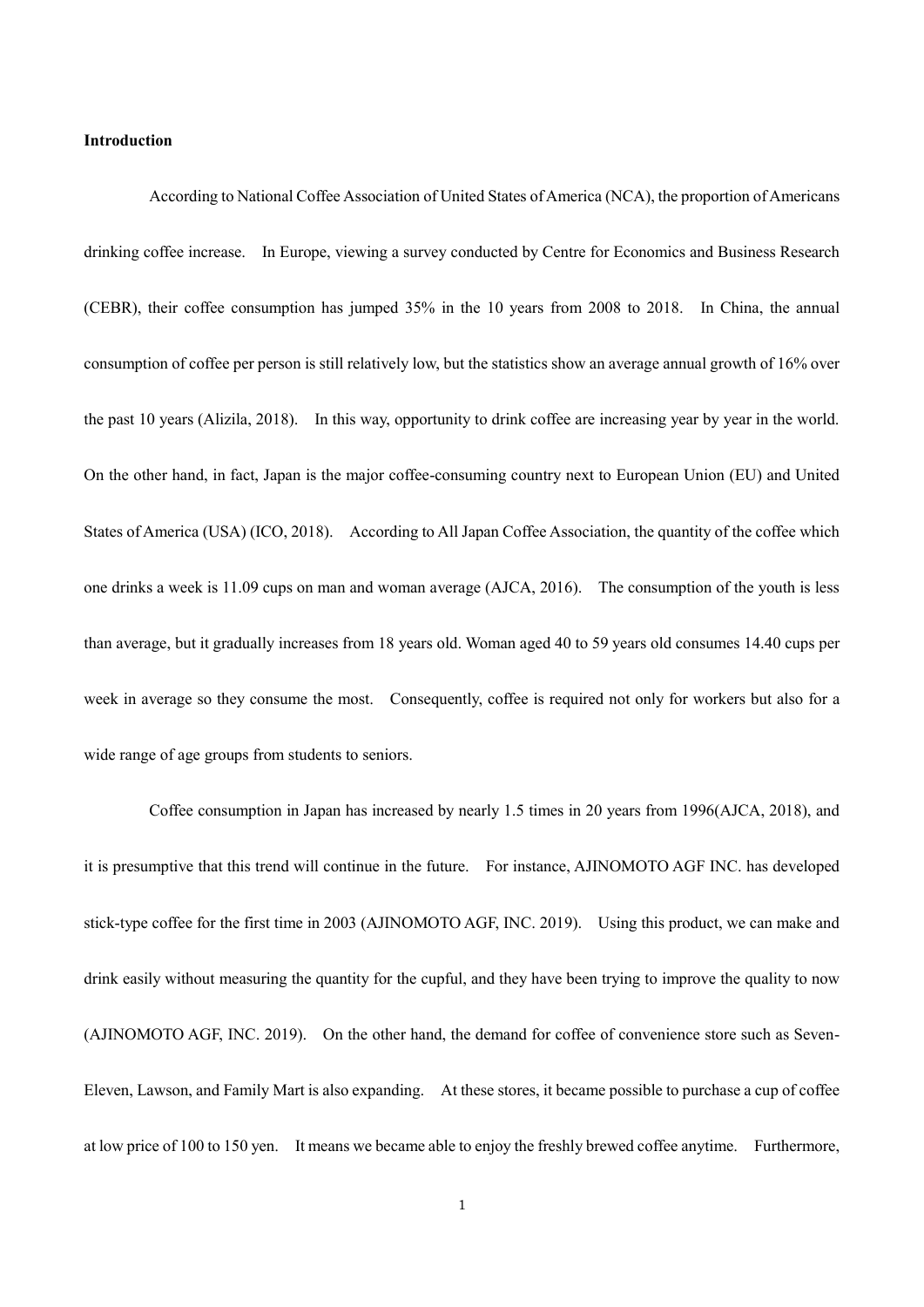in recent years, coffee shop and cafe are receiving attention mainly on young people. The following points can give as reasons. First, photo sharing service "Instagram" announced that Monthly Active User (MAU) of the whole world broke through 1 billion people in 2018 (Statista. 2019). In the whole world, 41 percent of users are 24 years of age or younger (Statista. 2019). The number of hashtags people put on photos posted to Instagram has increased endlessly. So I used the Instagram service (Top-HashTags.com) to find out the hashtags and the number of posts. As of the statistics of 2016, #Coffee ranks 112 and is used for 8.148 million articles. Furthermore, #cafe ranks 416 and is used for 3,184 million articles. This indicates that the number of coffee and cafe postings is overwhelmingly different from the 1.8 billion #restaurant and 2.2 billion #tea, and that coffee and cafe are more interesting. Second, the total sales of 1180 cafe owners in 2017 increased 4.6% from the previous year to 64,532 million yen (TDB, 2018), and the expansion trend continues. As these reasons, it may be associated with the expansion of the cafe that is particular about the interior, and the trend of young people to publish photographs on SNS. In addition, specialty coffee shops by baristas who are particular about coffee increase little by little. In a word, interest in coffee is gradually changing.

A number of studies indicate that there is a relationship between coffee and health, and that is the other reason for increased consumption. For example, it is investigated the metabolic effects of caffeine on recovery. This study concluded that by taking about 1.5 to 2 cups of caffeine in coffee after light exercise, endurance ability is restored, and heart rate and respiratory exchange ratio at the time of light exercise again decrease significantly (Sasagawa et al, 2015). Similarly, in experiments using caffeine, caffeine consumption resulted in a 3% reduction in Rating of perceived exertion (RPE) (Gregory, 2002). From this, it became evident that caffeine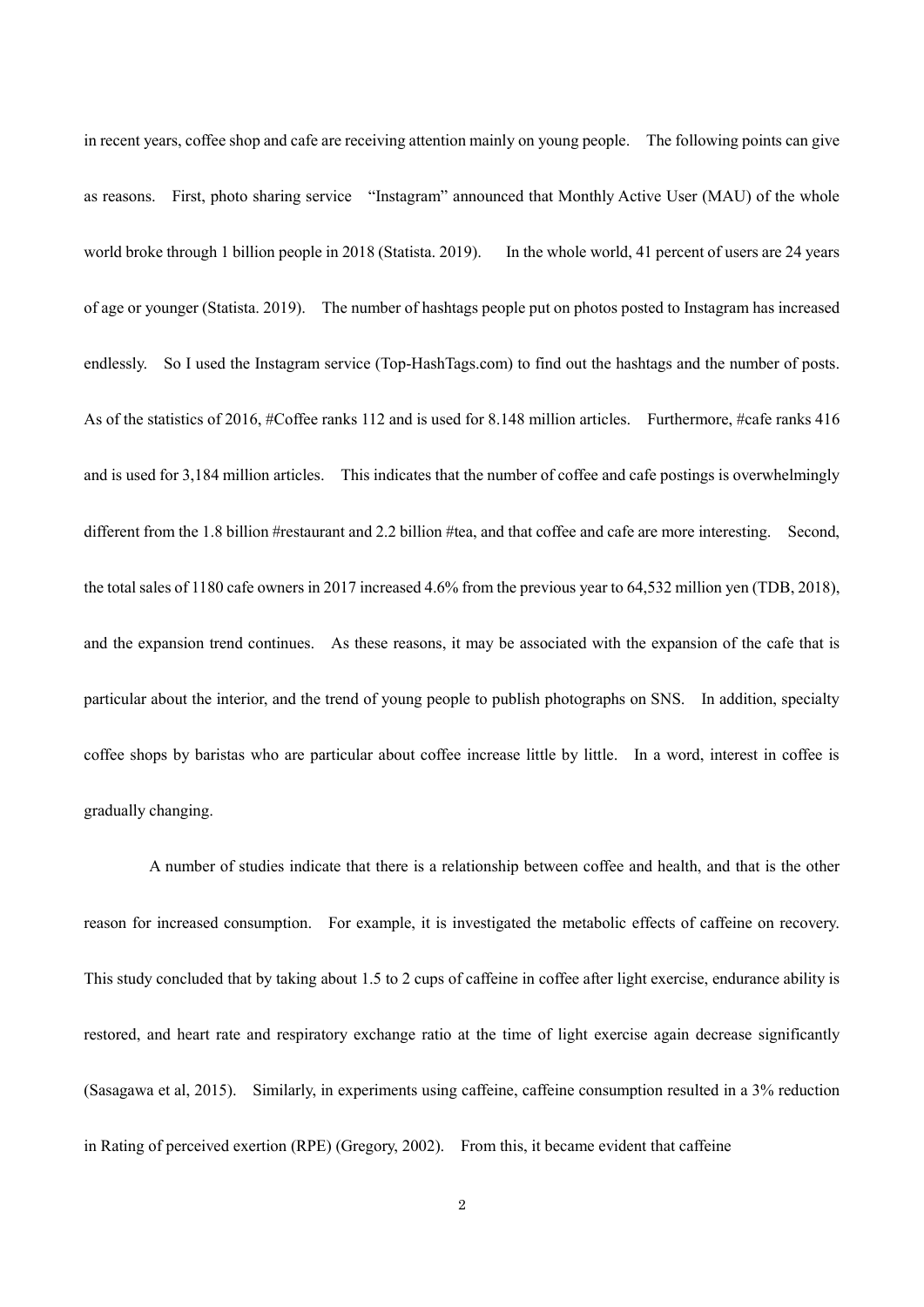intake an hour ago is ideal for during cycling within 60 minutes (Gregory, 2002). According to an interview with some cyclists by the road bike channel Global Cycling Network (GCN), they drink 1 to 4 cups of coffee before the competition (GCN, 2017). Many of them say that coffee has an impact on performance. It assumed that caffeine contained in coffee expected to improve the ability of endurance sports. Alternatively, caffeine has the effect of breaking down fat. By promoting the breakdown of fat, it increases activated sweat gland density (ASGD) and free fatty acids (FFA) (Tae-Wook Kim et al, 2010). Therefore, it usually takes time to burn the fat, but it can burn efficiently. As a result, it can predict that diet effect can expect by combining caffeine intake and exercise.

In summary, research has shown that caffeine intake by coffee as well as anhydrous caffeine such as tablets leads to improved endurance exercise performance and fat burning effect. However, little attention has been paid to the effect of temperature in the coffee. Previous studies have used caffeine diluted in water, but specific temperature is not indicated (Sasagawa et al, 2015). Another study used hot water at 92-96 ℃, but they did not compare it with iced coffee (Hudgson et al, 2013). Therefore, I estimated that temperature is not important in foreign country because they have less opportunity to drink iced coffee. A survey of major coffee shops and cafes in Japan showed that 100% of stores had ice coffee on the menu. However, 15% of them offer cold brew, i.e., Soak coffee beans directly in water and slowly extract for a long time. It made in American coffee shops, as iced coffee. In terms of this, those stores based on American or other countries coffee culture concepts do not tend to sell iced coffee dripped like hot coffee. Similarly, for comparison I investigated major coffee shops in France, Italy, Spain, UK and USA. Thirty-five percent of the surveyed shops have iced coffee on the menu.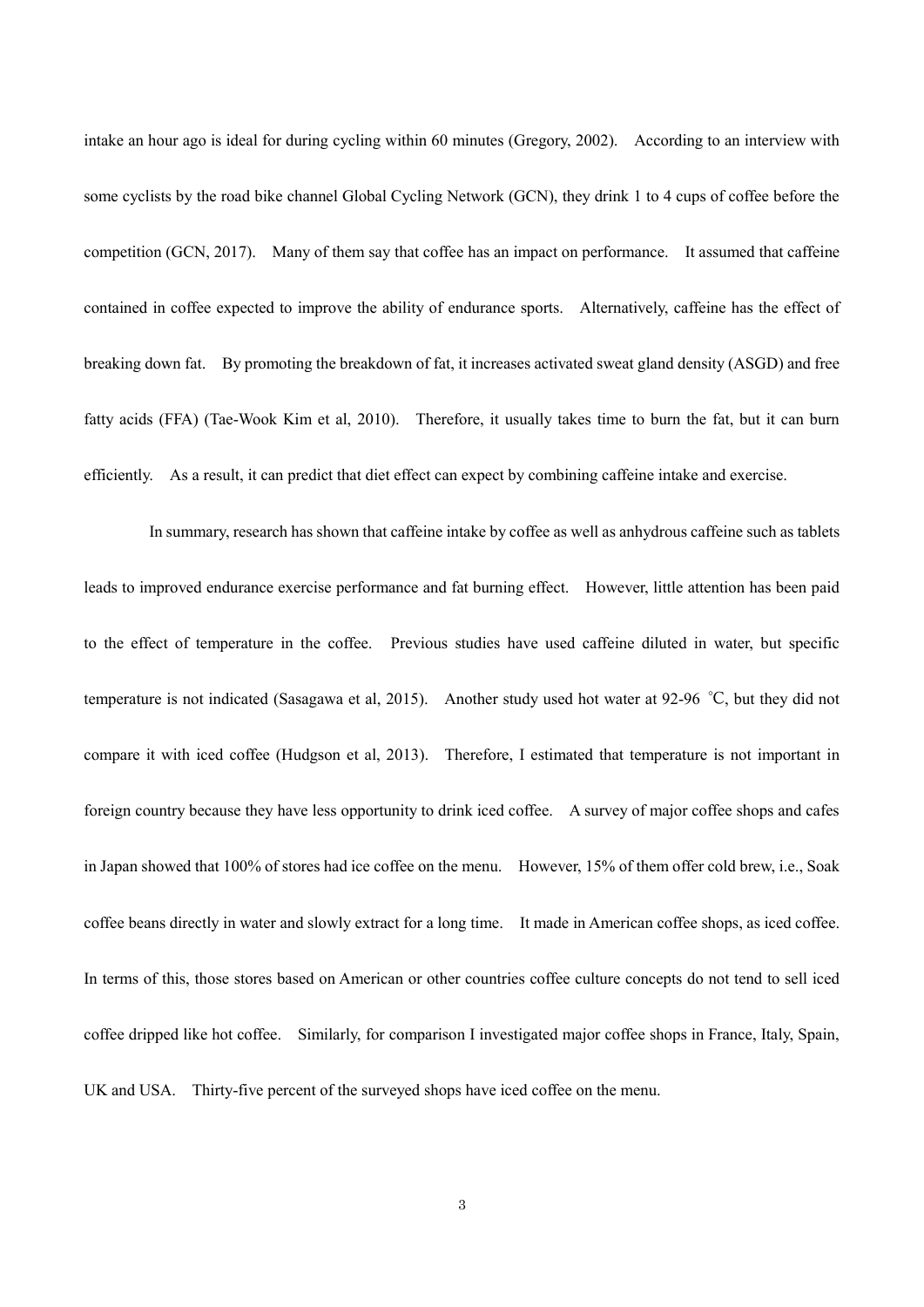However, 83% of them offer cold brew or Americano i.e., a coffee prepared by diluting espresso with water. Based on my field survey in Spain, Torch Coffee Roasters do not list iced coffee. Nevertheless, when customers asked about it, the cafe staff provided cold coffee. Iced coffee is not on the menu at 65% of the stores in foreign countries. In those stores, it is normal that they give a glass of ice with hot coffee or espresso as iced coffee. Moreover, stores targeted at tourists tend to have cold drinks such as iced coffee. Hence, it is presumed that there are few people who have a habit of drinking iced coffee in foreign countries. It indicated that hot coffee is the mainstream in most countries, while the majority of Japanese prefer iced coffee in summer. Therefore, for those who like iced coffee, it is interesting to see if the same effect can obtain.

The purpose of the present study is to reveal the effect of temperature of coffee on endurance performance and lipolysis. Caffeine has sublimation property and the sublimation point is said to be 178℃ (Mohammad Uppal Zubair, 1986). The appropriate temperature for hot coffee is around 68-70℃, and 92-96℃ when extracting. In view of the fact that the sublimation point of caffeine is not be reached even at the time of extraction, it is considered that the amount of caffeine does not change with temperature change. Based on this, it is assumed that the same effect can obtain even if the temperature is change.

## **Materials and Methods**

## *Participants*

The participants are 4 healthy men aged 20 and over (Mean $\pm$ SD: Age 21 $\pm$ 1y, Weight 66 $\pm$ 6kg). In order to eliminate the error due to the tolerance to caffeine, take a questionnaire on their habit of drinking coffee in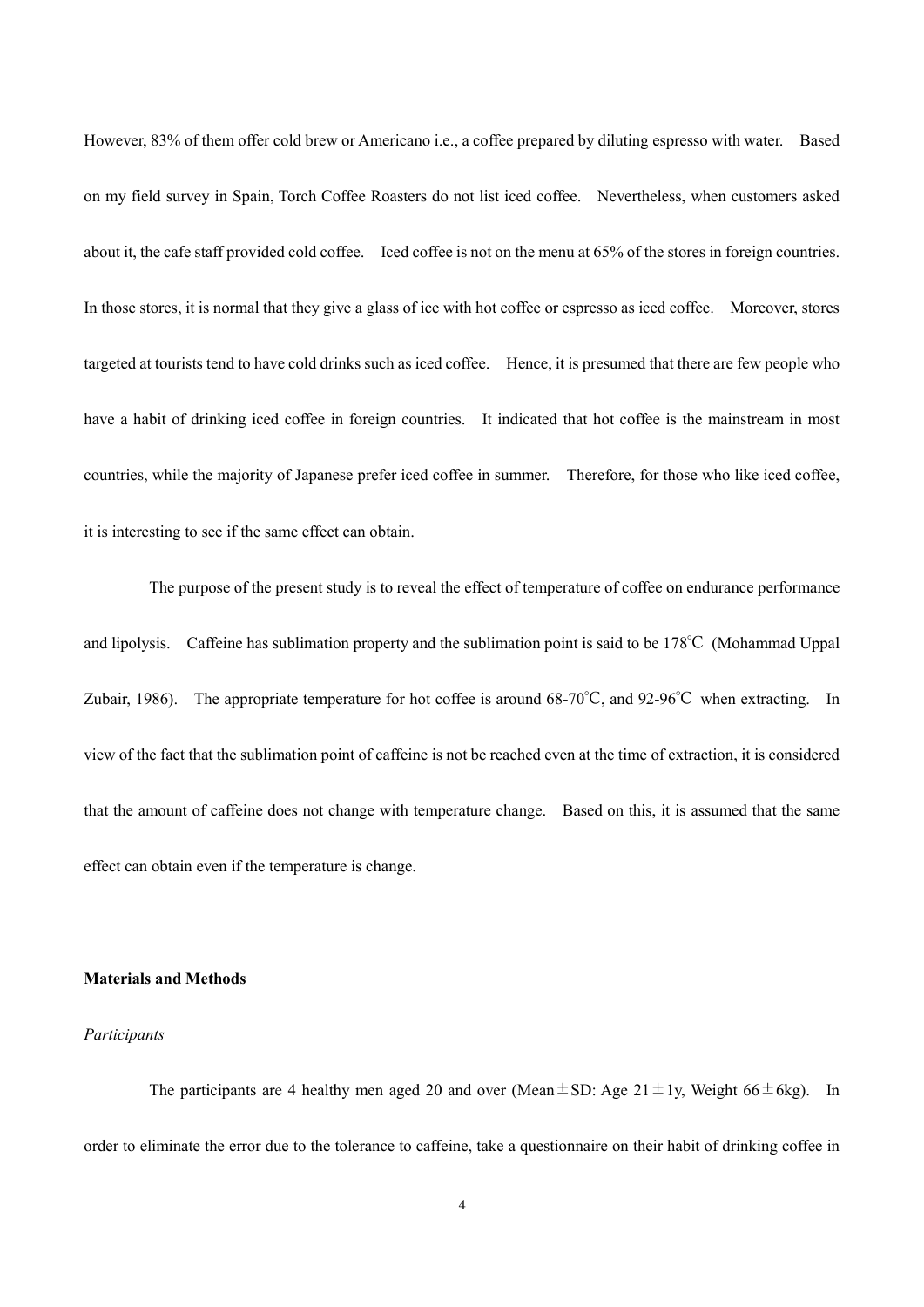advance. In addition, those without extreme exercise experience, smokers, and those with cardiovascular disease were exclude.

#### *Experimental design*

An exercise had conducted using a bicycle ergometer (KONAMI SPORTS CLUB Exercise Bike 75 XL III, Kanagawa, Japan). The participants had prohibited from alcohol intake, caffeine intake, and intense exercise on the day before the experiment, and the wake-up time on the day was standardized. In order to avoid hunger and satiety, they had instructed to take an appropriate amount of breakfast or lunch 1 hours before test. Since the load was constant according to the weight of the participants, the weight of the participants was measure before the experiment (TANITA Body composition meter with automatic height scale DC-250, Tokyo, Japan).

The experimental protocol is shown in Fig. 1. First, participants performed a light exercise with a bicycle ergometer for 10 minutes(EX1). The amount of load was set to 6 Mets, which corresponds to light jogging for each participants (National Institute of Health and Nutrition, 2012). This workload is estimated from the individual body weight. That is corresponded with physical activity intensity. Cadence of pedal is set at 60 rpm. After the exercise, the participants drink 125cc of water within 5 minutes for hydration. Five minutes after, they intake coffee within 10 minutes. Since the amount of caffeine contained in coffee is 90 mg per 100 ml, they should drink a cup of coffee (160 cc). The reason is that, according to Spriet (2014), although there are individual differences in the intake at which the effect of caffeine can obtain, it indicates to be about more than 2 mg per kg body weight. Rest for 60 minutes, including time to drink coffee (Laura et al, 2004). After that, performed the same level of bicycle exercise for 30 minutes(EX2).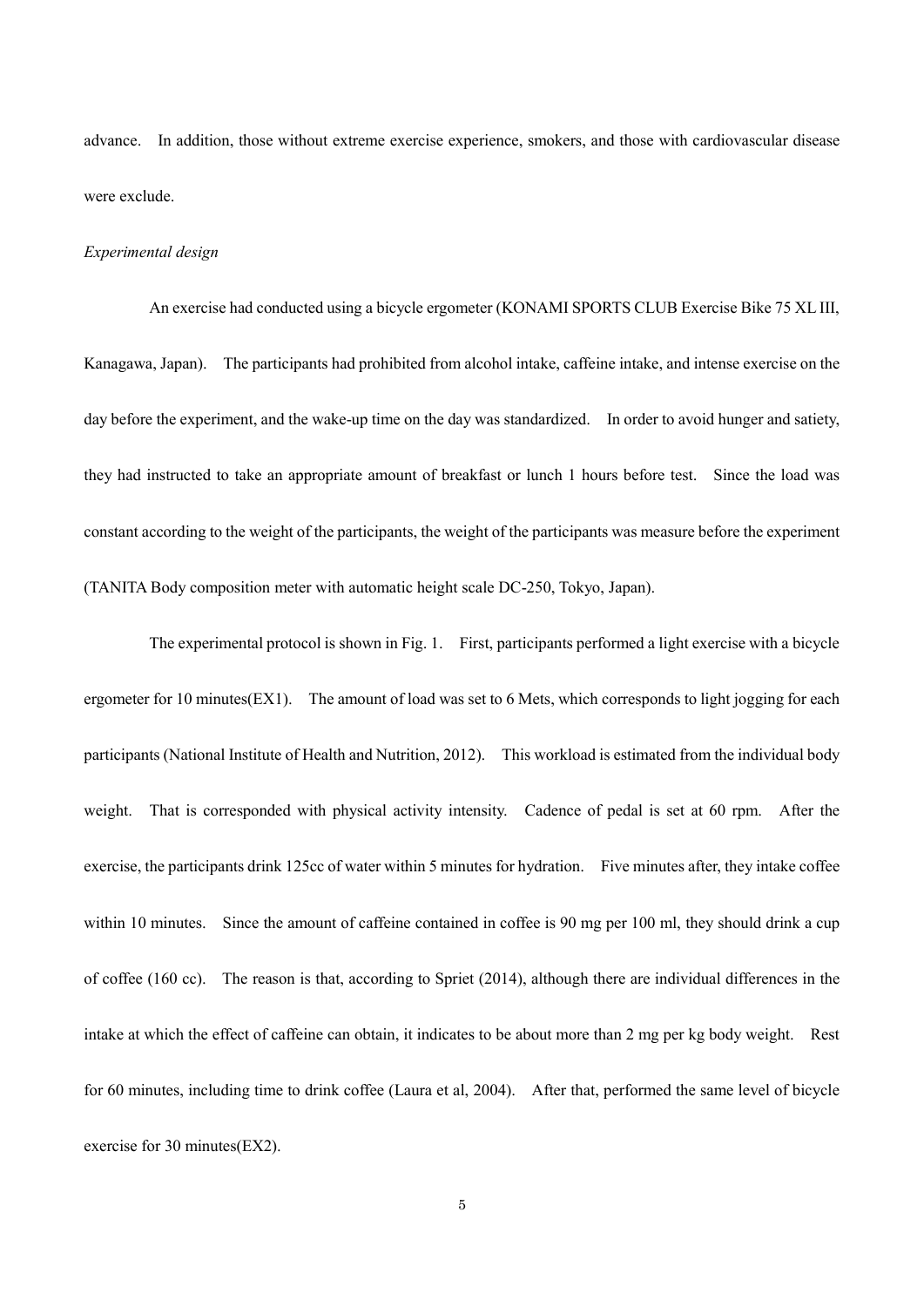

Fig. 1 Mean experimental protocol. In Borg Scale, 6 Mets corresponds to light jogging. EX1: cycling exercise before drink coffee or placebo. EX2: cycling exercise after drink coffee or placebo.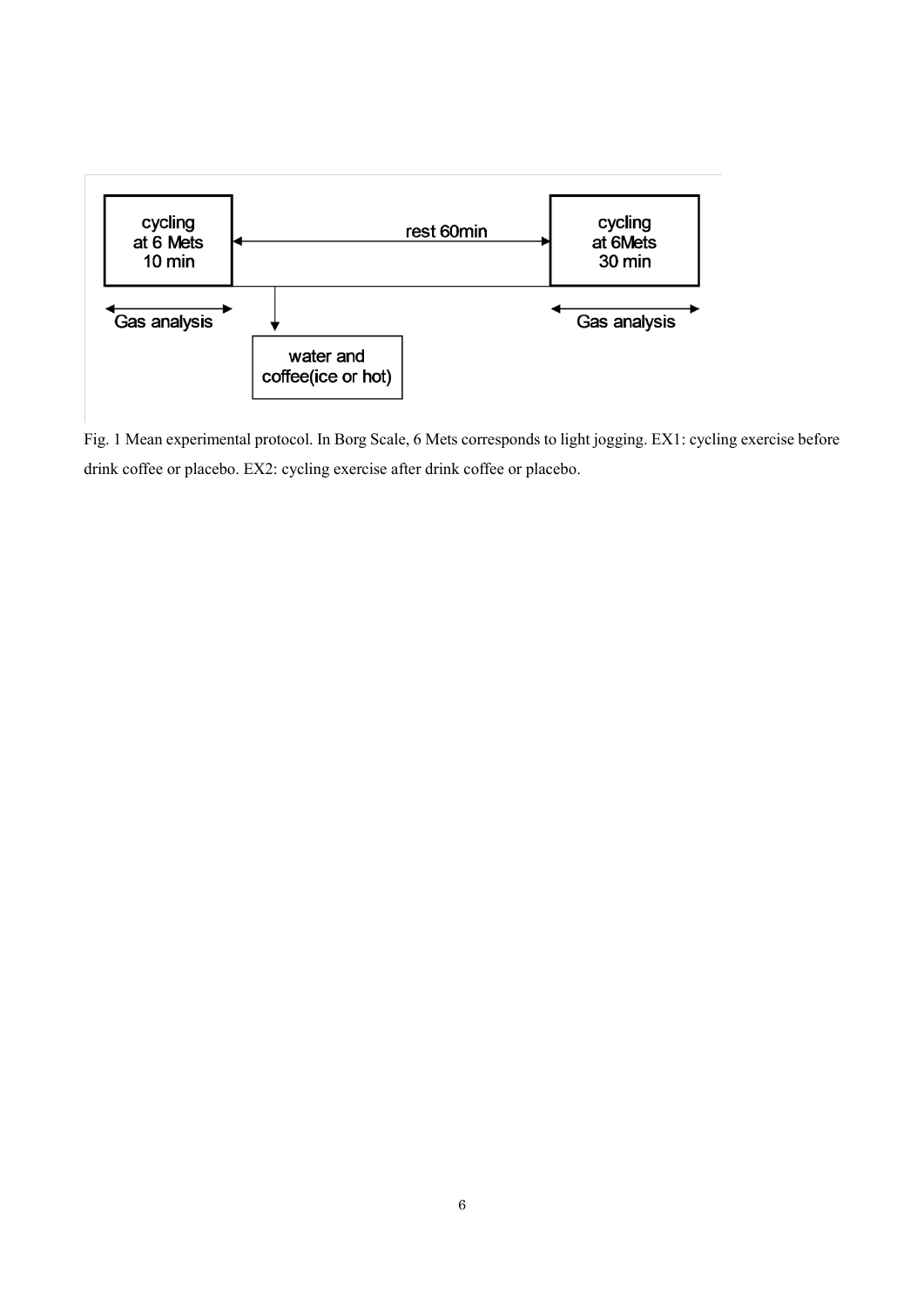#### *Measuring methods*

During exercise with a bicycle ergometer, the participant's heart rate (HR) was measured using a bicycle ergometer clip-type heart rate monitor (KONAMI SPORTS CLUB Exercise Bike 75 XL III, Kanagawa, Japan) every 5 minutes, and oxygen intake (VO2) were measured using expired gas analyzer (Nippon photoelectric aero monitor AE-310S, Minato Medical Science CO., LTD, Tokyo, Japan). The participants had been asked to conduct four experiments including drinking hot coffee, iced coffee, hot water and cold water. In this experiment, two comparisons were made: placebo vs coffee (Measurement A), hot coffee vs iced coffee (Measurement B). Placebo in Measurement A shows both cold and hot water, and two people were targeted. In Measurement B, 4 people were targeted. The time for half of caffeine in the body is said to be about 4 hours (Knutti R et al, 1981), but there is an individual difference of 2 to 8 hours, so those experiments was separate by 1 day or more. The order of the trials with hot coffee and iced coffee were random. The coffee used for the experiment is MAXIM. of AJINOMOTO AGF INC. The temperature of hot water was 92 to 96℃. On the other hand, iced coffee unified to 4 to 6℃.

## *Statistics*

We compared HR and VO2 before and after each coffee intake to see if there was any change. VO2 calculated using AT analysis software and the mean value excluding 2 minutes after the start of exercise. The data was compared using Wilcoxon test. With this, VO2, HR and RPE were compared between coffee and placebo. Likewise, these were compared between iced coffee and hot coffee. Thereby, it clarified whether there is a difference in the magnitude of change due to the difference in temperature of coffee.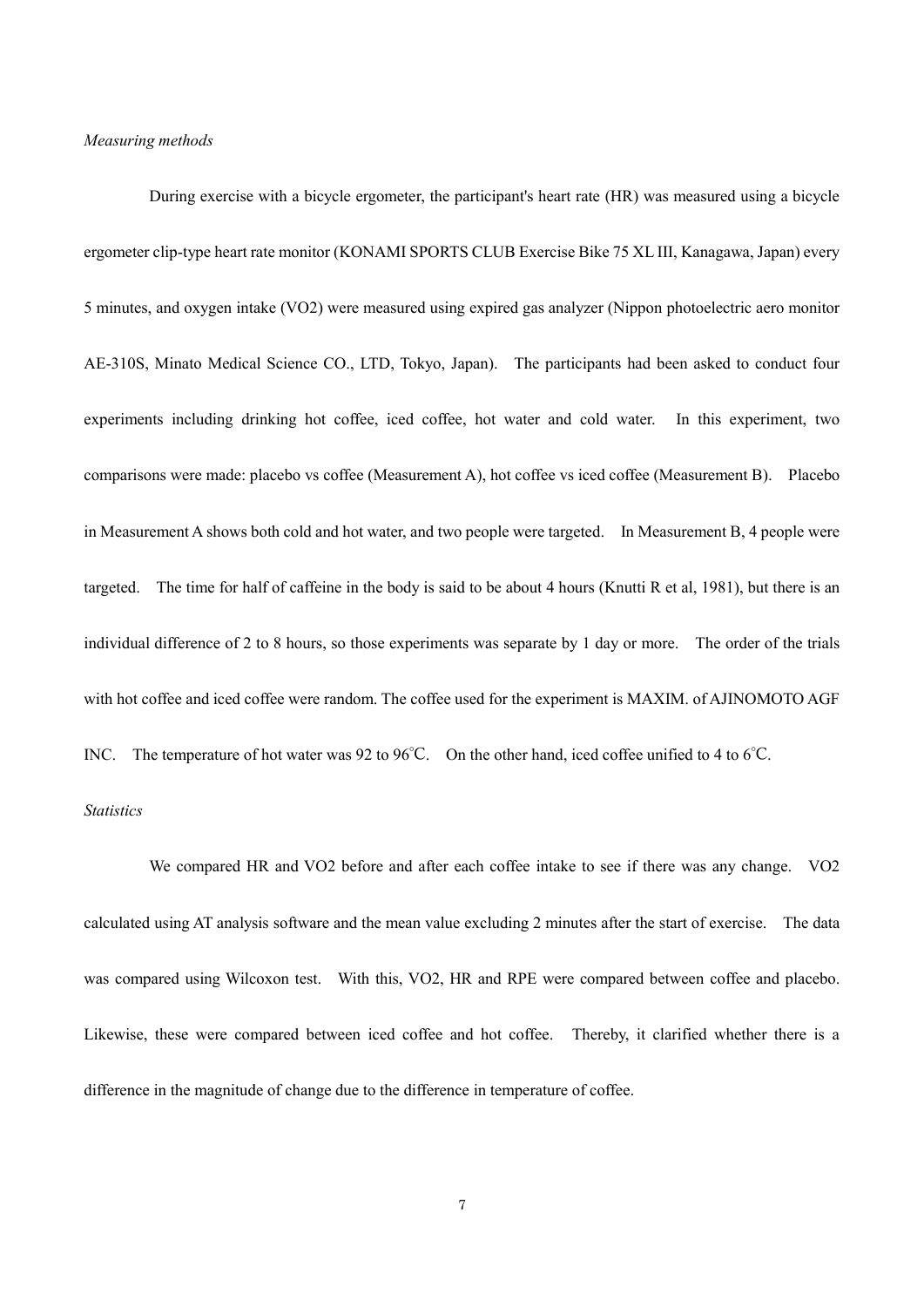## **Results**

In EX2, HR increased with placebo but significantly decreased with hot coffee (Participant A water: hot water: hot coffee =143.7:116.2:129.5, Participant B water: hot water: hot coffee =108.0:107.3:104.0) (Table 1). There were individual differences in iced coffee (Table 1). Regarding VO2, there was no significant difference between these drinks (Table 2).

Next, changes in VO2 are shown in Fig. 2. Looking at the rate of changes of VO2 between with placebo and coffee, with coffee is lower than placebo, still the difference is small (Participant A water: hot water: ice coffee: hot coffee=1.05:1.03:1.02:1, Participant B water: hot water: ice coffee: hot coffee=1:1.02:1.01:1). The rate of changes in HR is illustrated in Fig. 3. With hot coffee decreased (Participant A:0.98, Participant B:0.95), while with placebo has increased (Participant A water: hot water=1.1:1.0, Participant B water: hot water=1.01:1.09). There were individual differences in iced coffee.

Additionally, the coffee group was divided into ice group and hot group. The results of HR and VO2 during exercise are shown in Table 3. The decrease in HR from EX1 to EX2 were seen in both groups. Regarding VO2, there was no significant difference between both groups in EX1 and EX2. Fig. 4 illustrated the changes in HR, and Fig. 5 illustrated the changes in VO2. As regards HR, the decrease in ice coffee group is larger than that in hot coffee group (hot coffee: ice coffee =  $0.974 \pm 0.02$ :  $0.955 \pm 0.04$ ) (P < 0.05). As for VO2, the rate of change in both groups was almost the same (hot coffee: ice coffee =  $1.016 \pm 0.02$ :  $1.016 \pm 0.01$ ) (p > 0.05).

RPE during exercise is expressed in Borg Scale. In EX1, the ice coffee group was  $10.4 \pm 2.4$  and the hot coffee group was  $10.5 \pm 2.8$  (Table4). In EX2, the ice coffee group showed  $9.5 \pm 1.9$  and the hot coffee group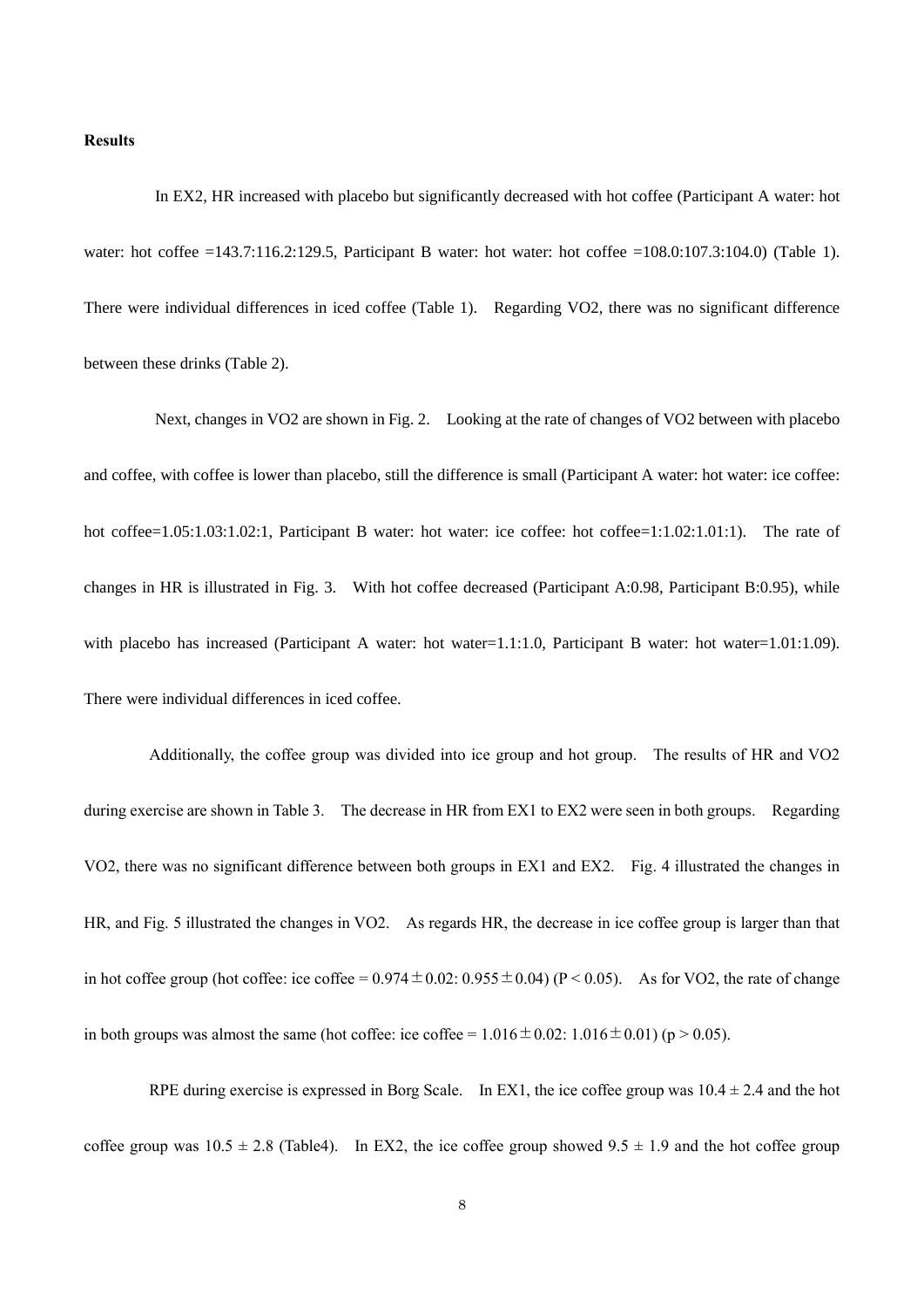showed  $9.8 \pm 2.6$ , namely, both of which decreased after taking caffeine (p < 0.05) (Table4). Borg Scale 9-10 showed "very light", "fairly light" and there was no significant difference between the two groups.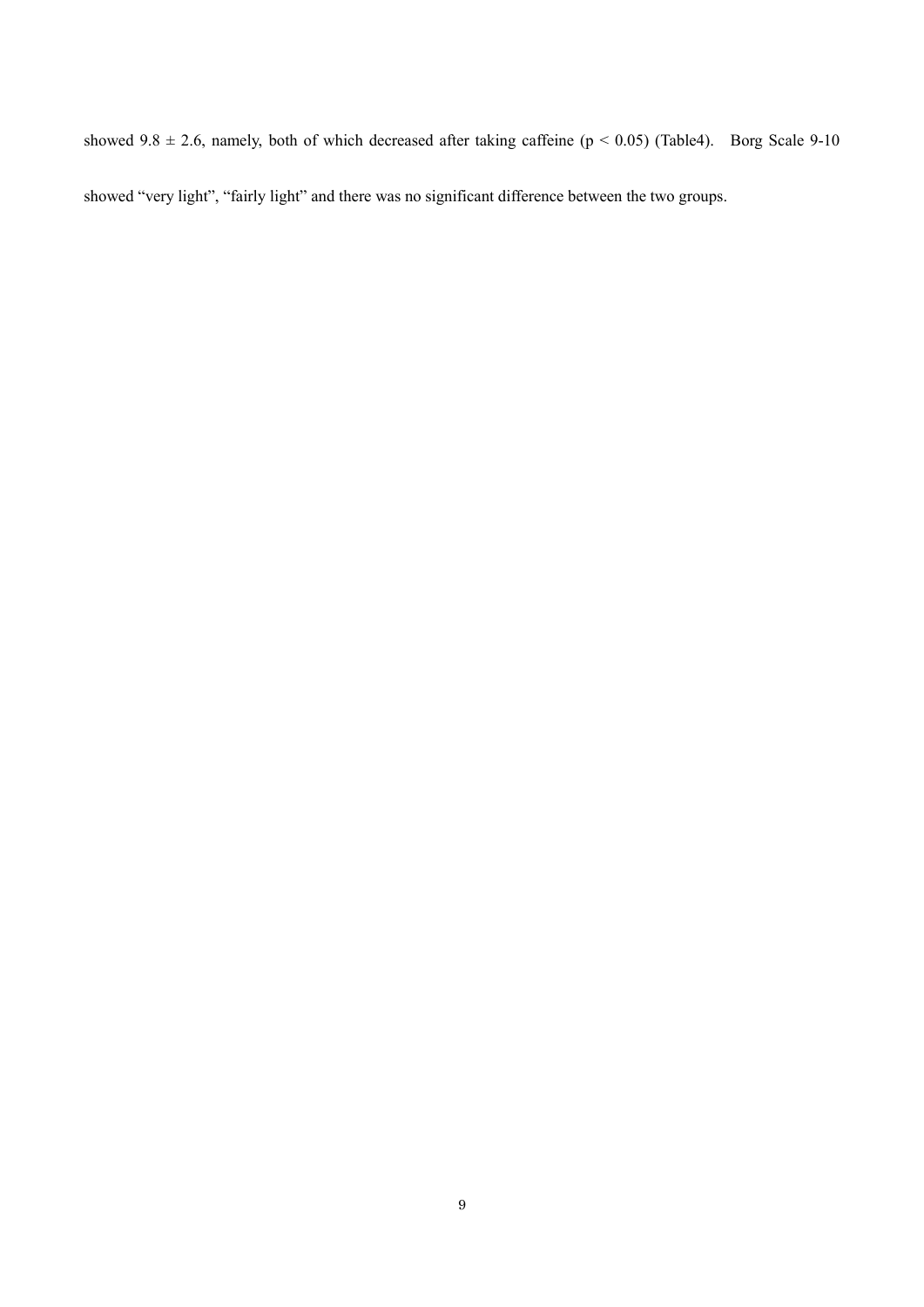Table. 1 Mean HR during exercise with coffee and placebo. EX1: cycling exercise before drink coffee or placebo. EX2: cycling exercise after drink coffee or placebo. In EX2, HR increased with placebo but significantly decreased with hot coffee (Participant A water: hot water: hot coffee =143.7:116.2:129.5, Participant B water: hot water: hot coffee =108.0:107.3:104.0).

|                      | Hot coffee      |                 | Ice coffee |                 | Hot water |                 | Water |                 |
|----------------------|-----------------|-----------------|------------|-----------------|-----------|-----------------|-------|-----------------|
|                      | EX <sub>1</sub> | EX <sub>2</sub> | EX1        | EX <sub>2</sub> | EX1       | EX <sub>2</sub> | EX1   | EX <sub>2</sub> |
| <b>Participant A</b> | 131.5           | 129.5           | 126.5      | 115.5           | 116.5     | 116.2           | 130.0 | 143.7           |
| <b>Participant B</b> | 109.0           | 104.0           | 114.5      | 116.0           | 98.5      | 107.3           | 107.0 | 108.0           |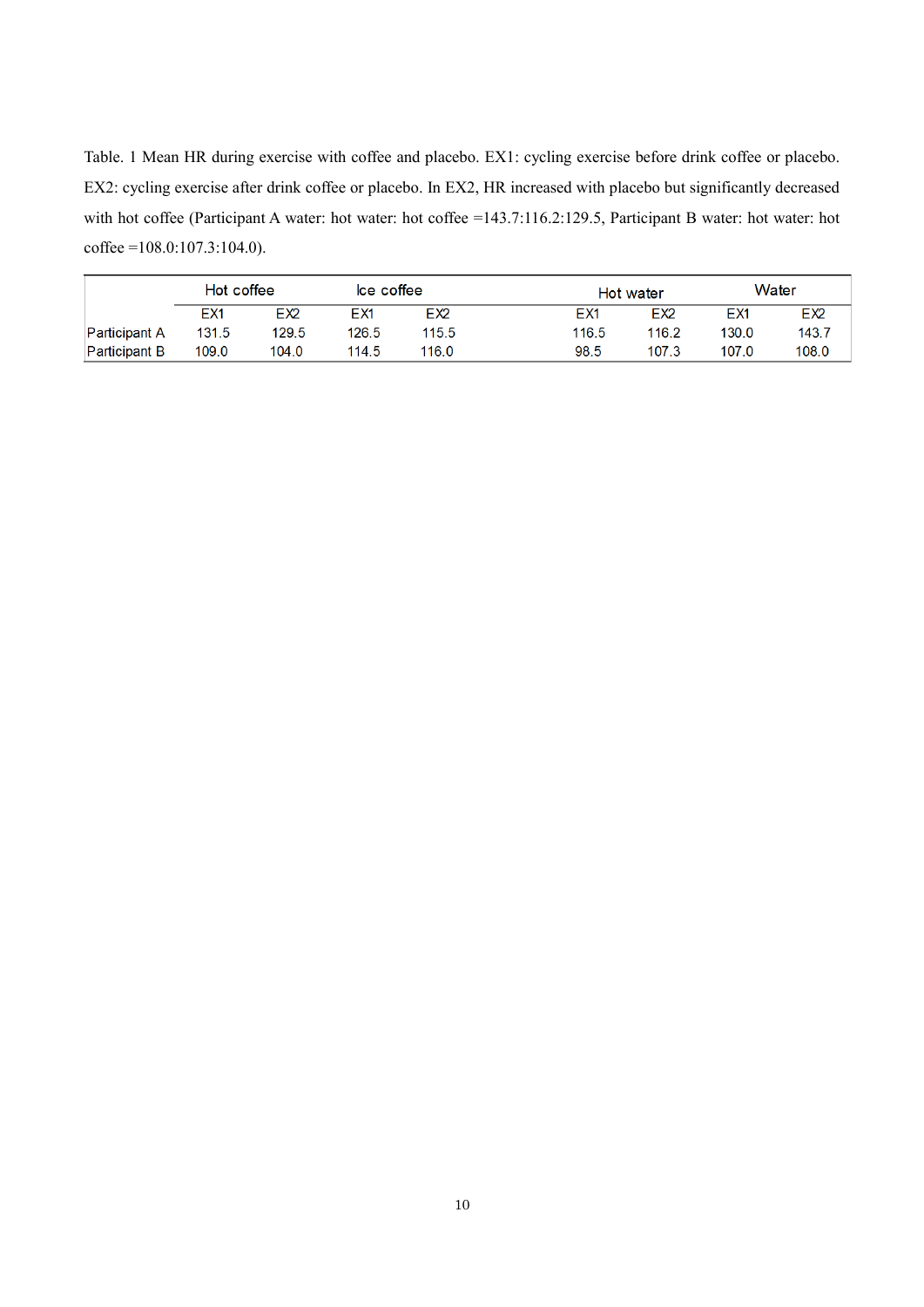Table. 2 Mean VO2 during exercise with coffee and placebo. EX1: cycling exercise before drink coffee or placebo. EX2: cycling exercise after drink coffee or placebo.

|                      | Hot coffee |                 | Ice coffee      |                 |      | Hot water       |                 | Water           |  |
|----------------------|------------|-----------------|-----------------|-----------------|------|-----------------|-----------------|-----------------|--|
|                      | EX1        | EX <sub>2</sub> | EX <sub>1</sub> | EX <sub>2</sub> | EX1  | EX <sub>2</sub> | EX <sub>1</sub> | EX <sub>2</sub> |  |
| <b>Participant A</b> | 20.8       | 20.9            | 20.8            | 21.3            | 21.0 | 21.6            | 21.7            | 22.8            |  |
| <b>Participant B</b> | 20.5       | 20.5            | 20.8            | 21.0            | 19.6 | 20.0            | 21.3            | 21.3            |  |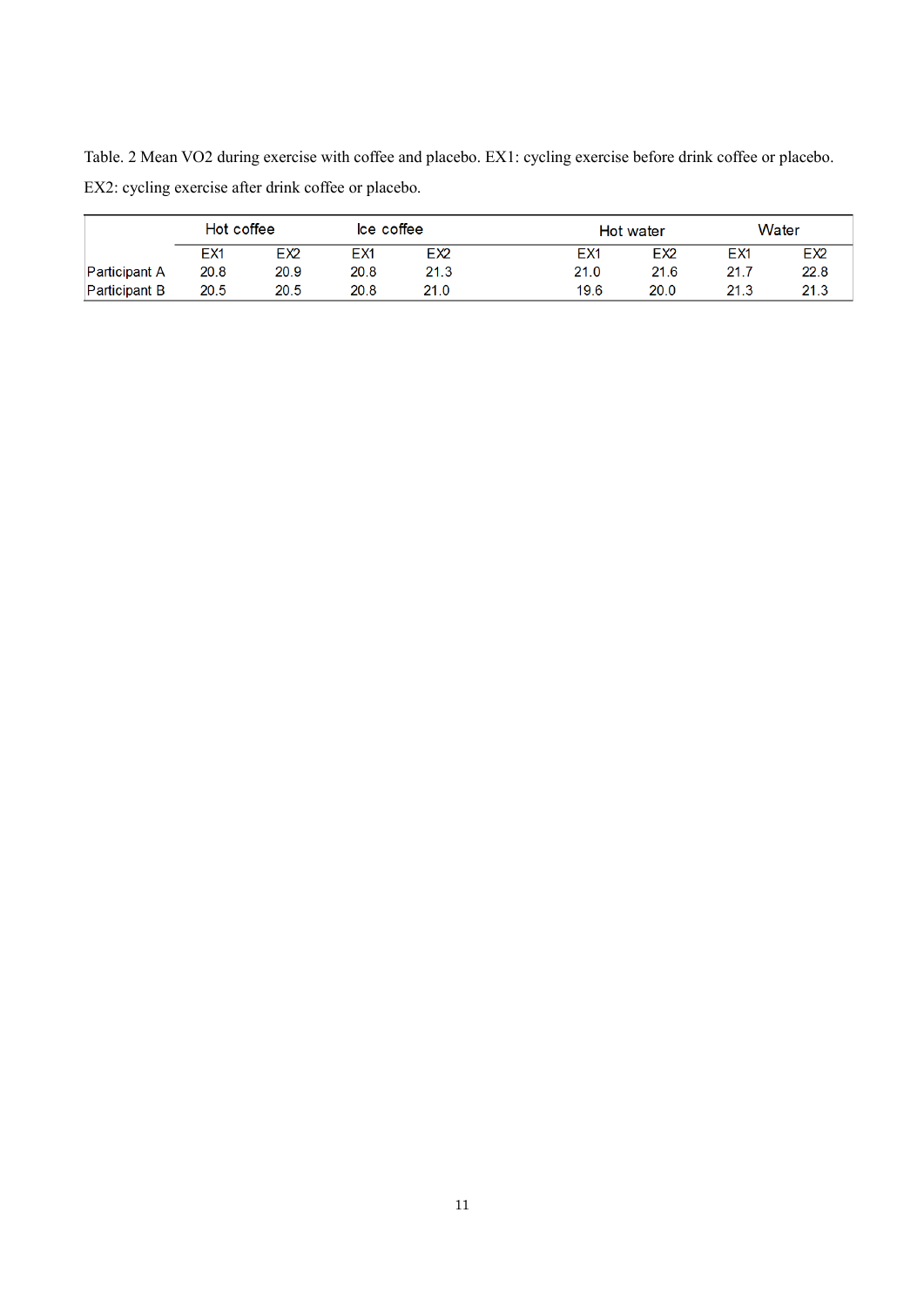

Fig. 2 Mean the changes in VO2 between with water, hot water, ice coffee and hot coffee. With coffee is lower than placebo, still the difference is small (Participant A water: hot water: ice coffee: hot coffee=1.05:1.03:1.02:1.0, Participant B water: hot water: ice coffee: hot coffee=1.0:1.02:1.01:1.0).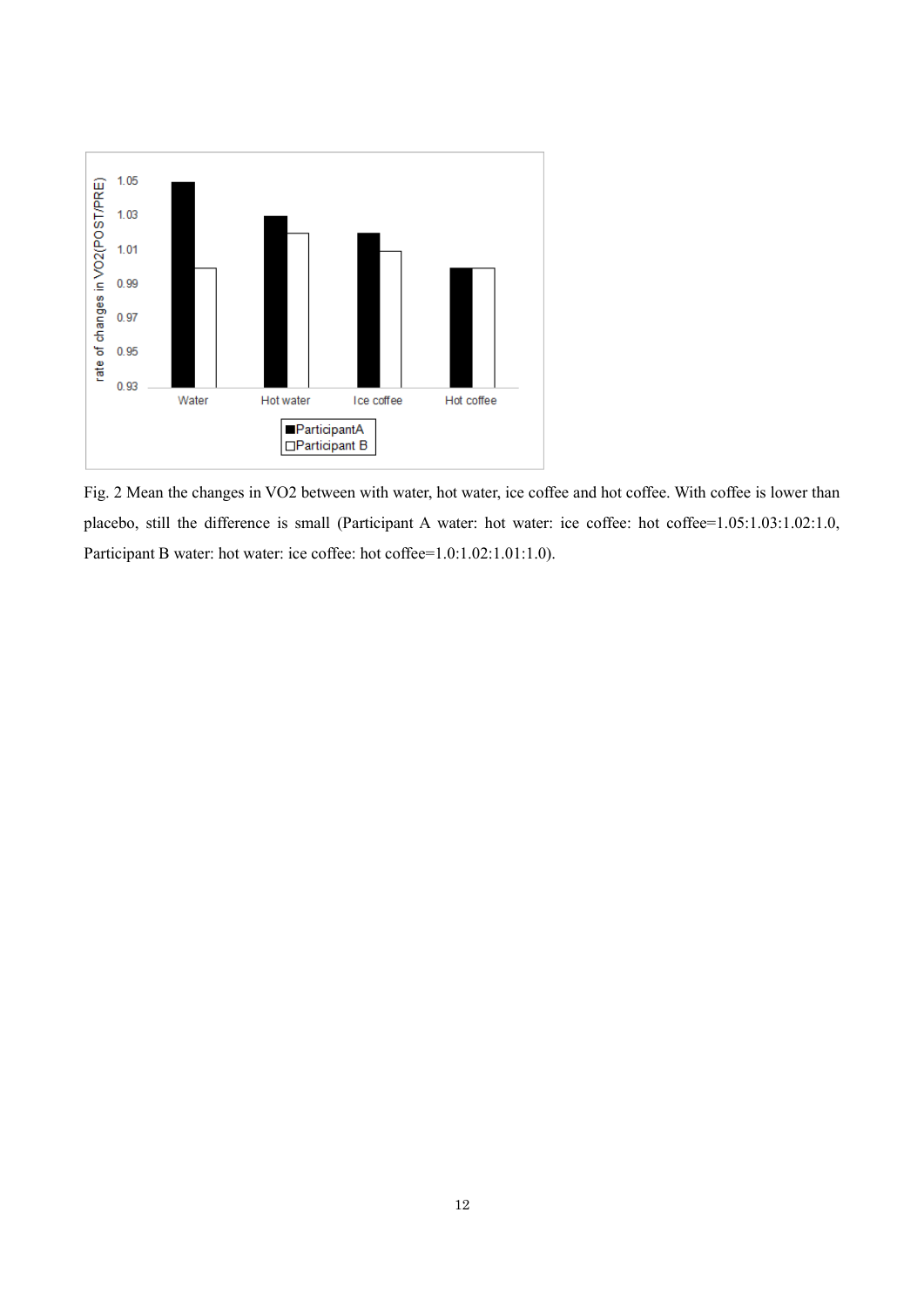

Fig. 3 Mean the changes in HR between with water, hot water, ice coffee and hot coffee. With hot coffee decreased (Participant A:0.98, Participant B:0.95), while with placebo has increased (Participant A water: hot water=1.1:1.0, Participant B water: hot water=1.01:1.09).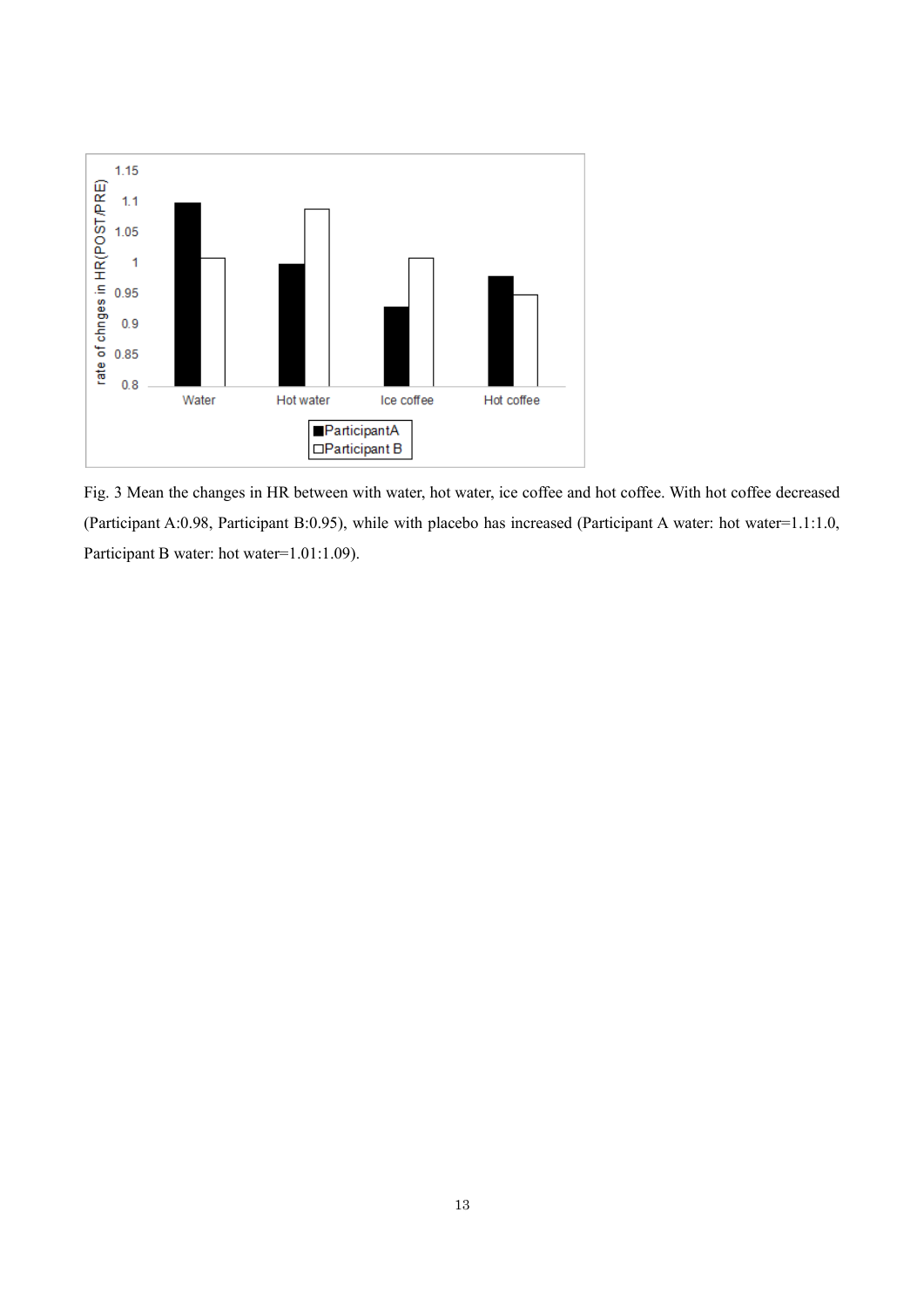Table. 3 Mean ( $\pm$  SD) HR and VO2 during exercise with the ice coffee group and the hot coffee group. EX1: cycling exercise before drink coffee or placebo. EX2: cycling exercise after drink coffee.

|                | Hot coffee      |                 | Ice coffee       |                  |  |
|----------------|-----------------|-----------------|------------------|------------------|--|
|                | FX1             | FX <sub>2</sub> | FX1              | FX <sub>2</sub>  |  |
| HR(beat/min)   | $121.1 \pm 9.6$ | $118+10.6$      | $126.6 \pm 16.9$ | $120.5 \pm 12.9$ |  |
| VO2(ml/kg/min) | $21.2 \pm 1.8$  | $21.5 \pm 1.9$  | $20.7 \pm 0.3$   | $21 \pm 0.3$     |  |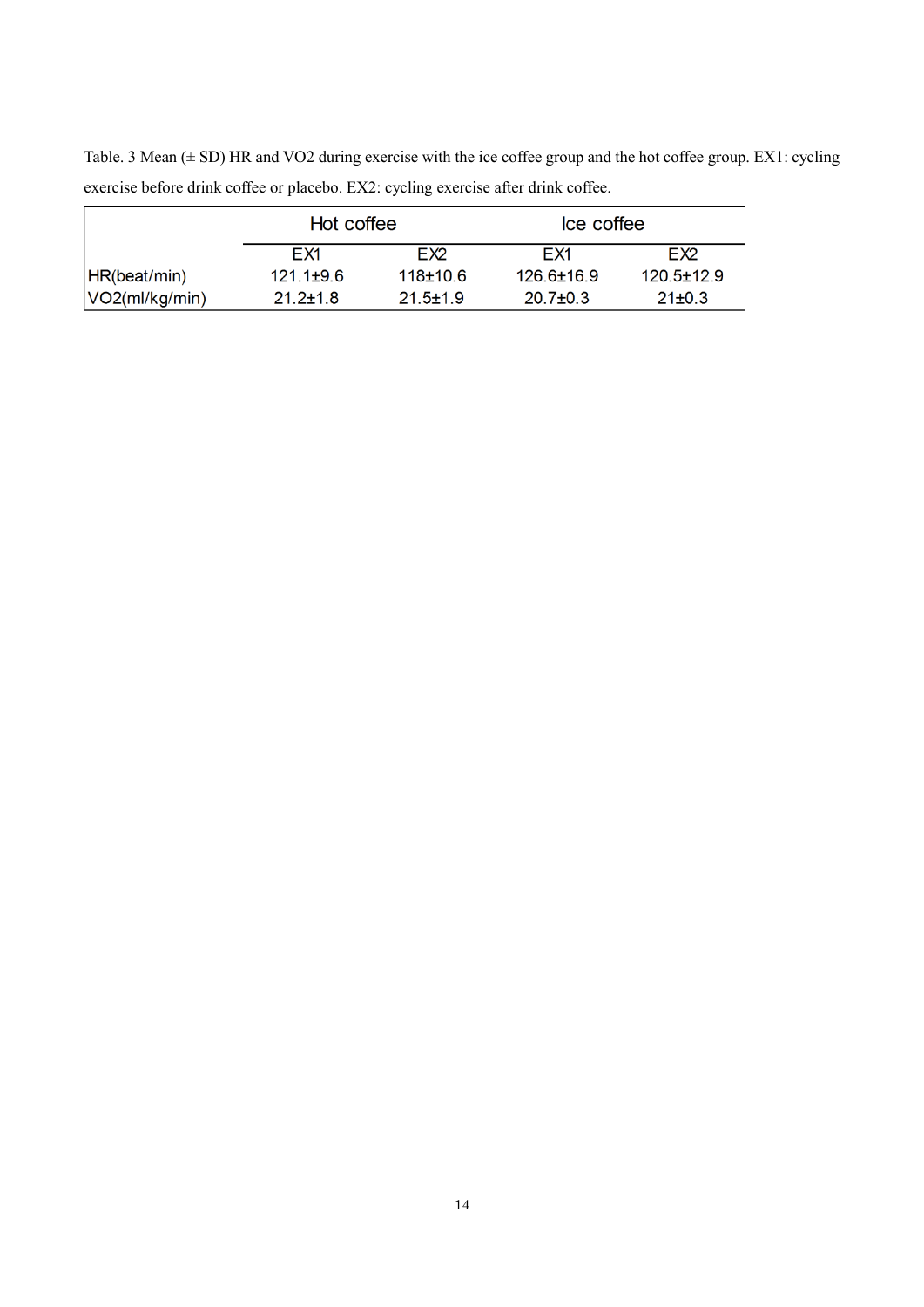

\*p < 0.05 between Hot and Ice coffee

Fig. 4 Mean the changes in HR between the ice coffee group and the hot coffee group. The decrease in ice coffee group is larger than that in hot coffee group (hot coffee: ice coffee =  $0.974\pm0.02$ :  $0.955\pm0.04$ ) (P < 0.05).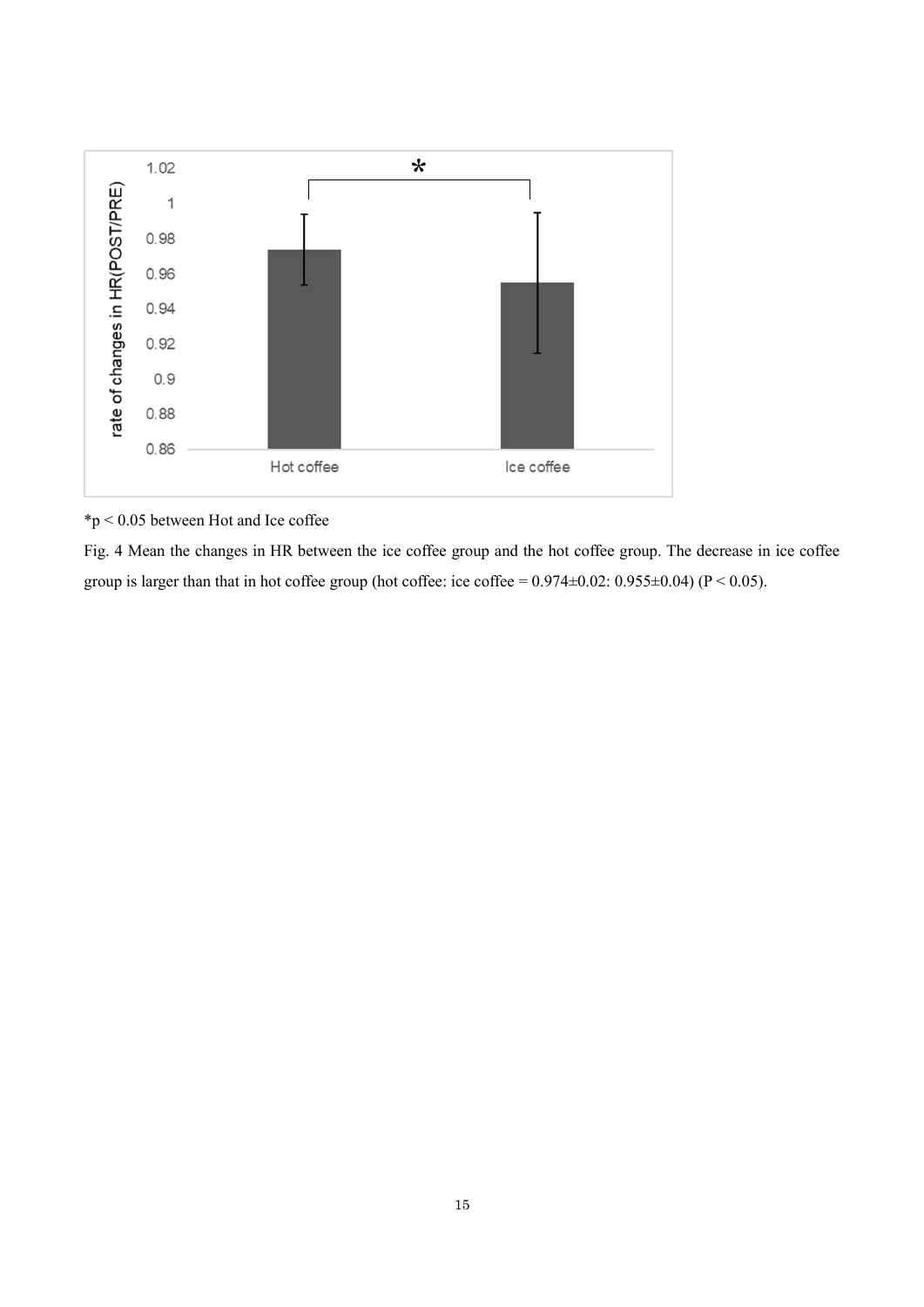

Fig. 5 Mean the changes in VO2 between the ice coffee group and the hot coffee group.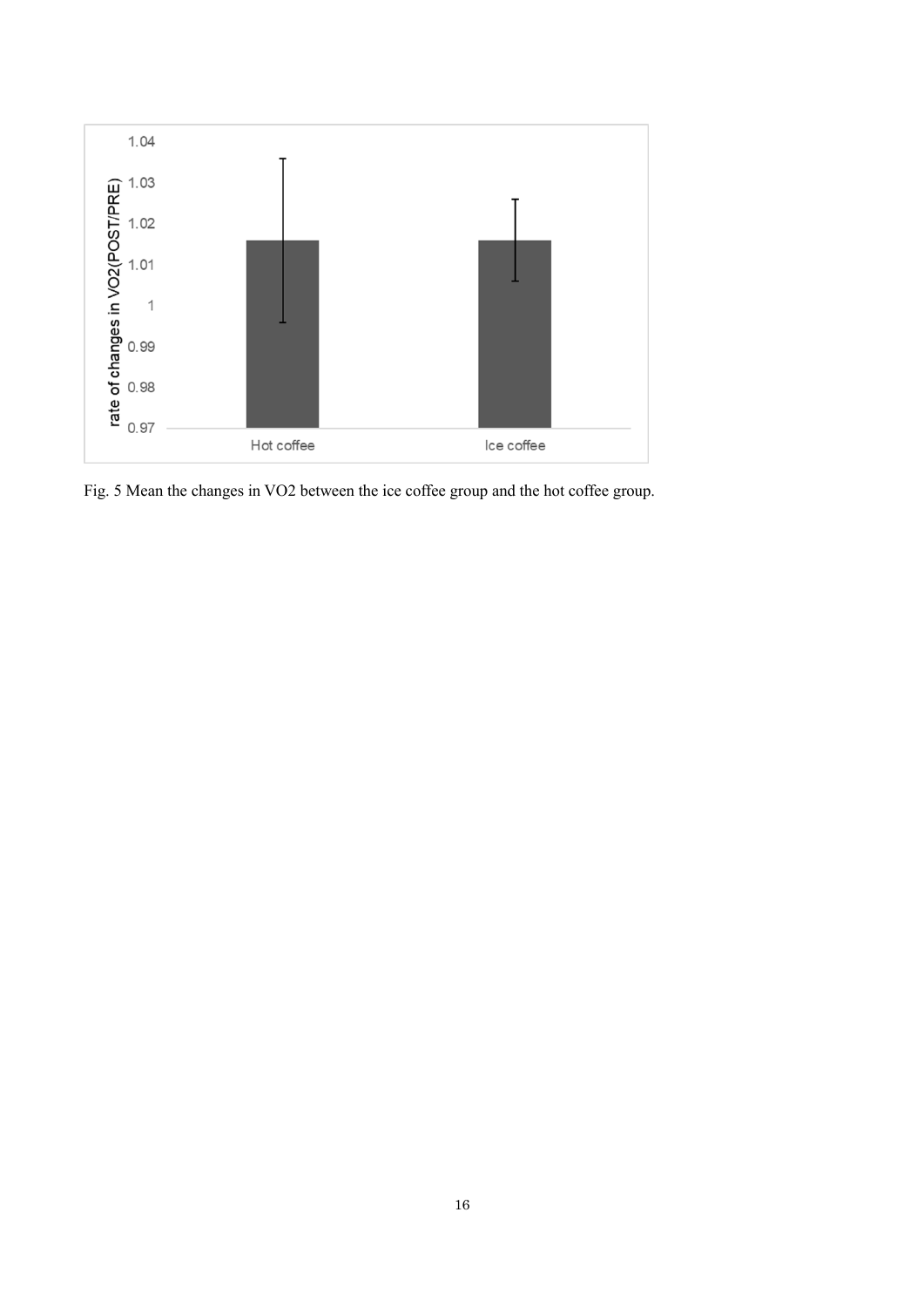Table. 4 Mean  $(\pm SD)$  RPE during exercise with the ice coffee group and the hot coffee group. EX1: cycling exercise before drink coffee or placebo. EX2: cycling exercise after drink coffee. Both groups are significantly decreased  $(p<0.05)$ .

|            | Hot coffee      |                 | Ice coffee      |                 |  |
|------------|-----------------|-----------------|-----------------|-----------------|--|
|            | EX <sub>1</sub> | EX <sub>2</sub> | EX <sub>1</sub> | EX <sub>2</sub> |  |
| <b>RPE</b> | $10.5 \pm 2.8$  | $9.8 \pm 2.6$   | $10.4 \pm 2.4$  | $9.5 \pm 1.9$   |  |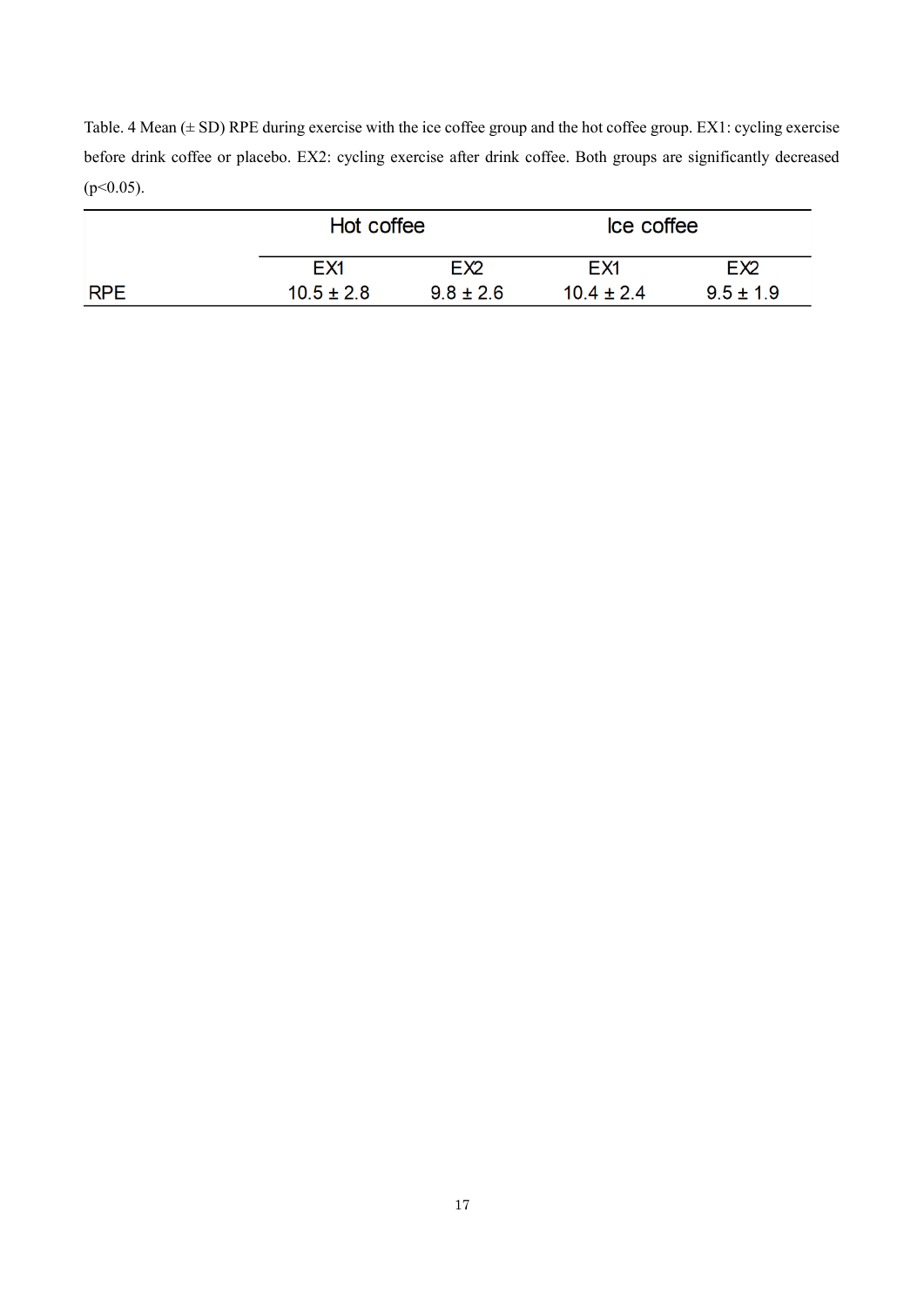## **Discussion**

The purpose of this study was to examine the effects of ice and hot coffee consumption on the endurance ability during the second exercise after a light exercise with a bicycle ergometer. In this study, HR, RPE, and VO2 during exercise were calculated for healthy men. According to the previous study, exercise after drinking coffee and resting for 60 minutes showed a decrease in heart rate and an increase in oxygen intake, both of which were significant changes compared to before drinking coffee (Suzuki, 2010). However, they used only hot water and hot coffee. We focused on the temperature of the coffee and conducted an experiment to determine whether there was a change between hot coffee and iced coffee.

There was no significant difference between coffee and placebo regarding VO2. In previous studies, the amount of caffeine used was equivalent to about 2 cups of coffee, and an increase in oxygen intake after caffeine consumption was observed (Suzuki, 2010). Meanwhile, in this study, it was set to about 1 cup (160cc). That is, it is thought that VO2 does not increase with about a cup of coffee.

Each RPE decreased in both groups with exercise after consuming coffee (Table4). The exercise intensity set in this experiment is as low as 6 Mets, which corresponds to light jogging. Regarding the participants who felt slightly tight, it was considered that the temperature on the day was slightly high (22℃), the HR was higher than the average, and the amount of sweating was large. RPE was between 9 and 11 for most participants, no participants responded "tight", and was appropriate for light exercise.

The participants of this study were a male university student. Considering that men have higher endurance than women (Japan Foundation for Aging and Health, 2019), it is unclear whether it can be applied to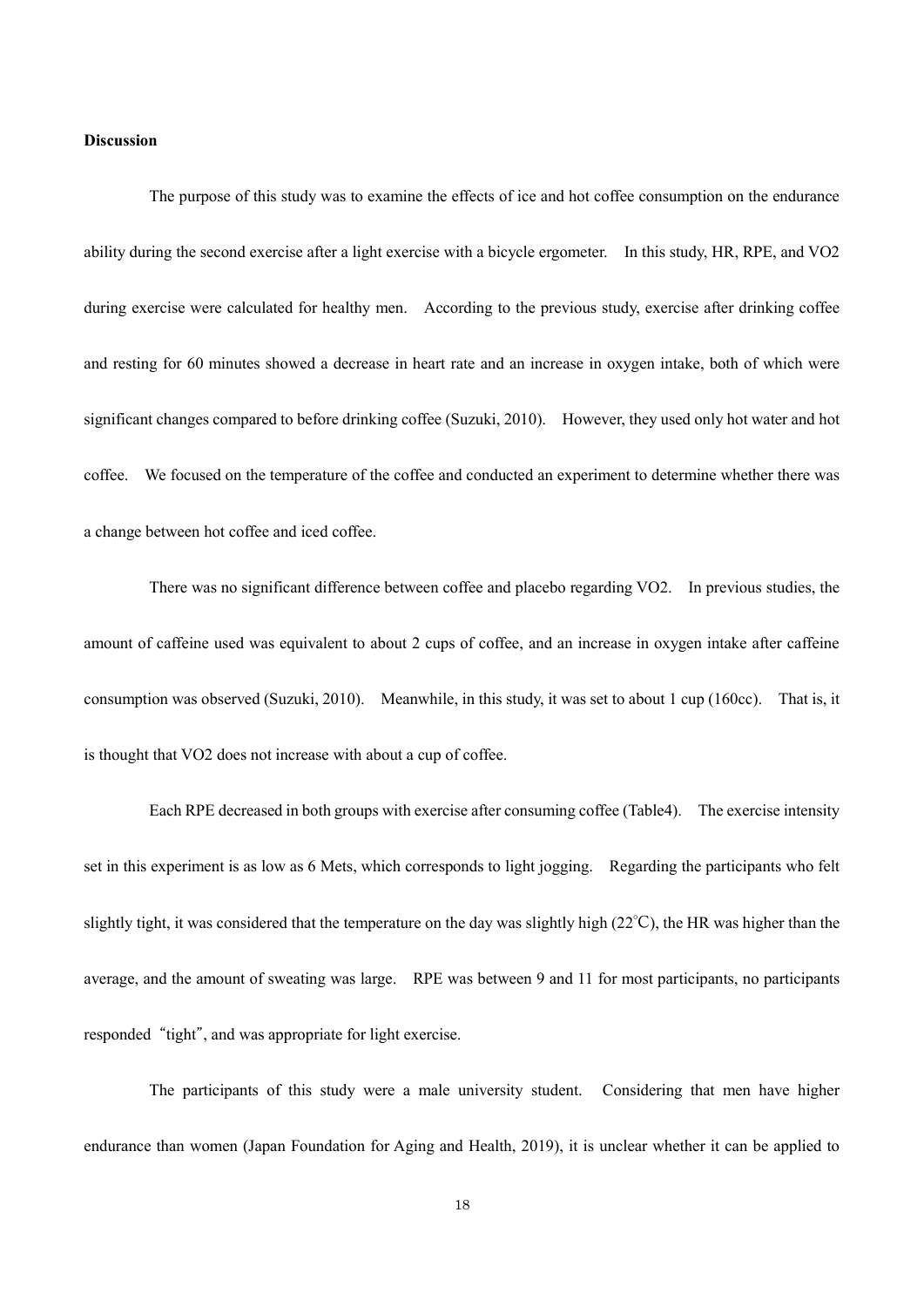women and ordinary people who are not accustomed to daily exercise. In addition, we excluded those who were caffeine resistant. Therefore, it is unclear whether a person with caffeine resistance can obtain the same result.

The coffee used in this study does not contain sugar or milk. Therefore, it is unknown whether it is effective other than black coffee. However, if you are focused on energy consumption for diet, coffee without sugar or milk is appropriate considering the ingredients contained in these. For the reason, sugar, milk and coffee whiteners have higher calories than coffee, and dairy products have higher fat (Ministry of Education, Culture, Sports, Science and Technology, 2015). In addition, since excessive drinking of coffee may adversely affect the body, it is desirable to utilize coffee intake and exercise on the premise that excessive intake is not performed (Health Canada, 2010).

In this study, HR was a slightly lower for iced coffee than for hot coffee (hot coffee: ice coffee  $=$  $0.974\pm0.02$ :  $0.955\pm0.04$ ) (P < 0.05). Knutti et al, 1981 showed that the half-life of caffeine in the body is about 4 hours. In this study, the time from caffeine intake to the second exercise was 60 minutes. Therefore, the effect was obtained without halving caffeine. However, as mentioned earlier, it is thought that VO2 does not increase with about a cup of coffee (Suzuki, 2010). According to Midoh et al, 2012, the amount of change in HR 60 minutes after drinking hot soup was larger than that of cold soup. Based on this, the reason why hot coffee has a higher HR value is presumed that the increase in body temperature due to a hot drink is related to the individual's sense of temperature and HR. Kondo et al, 2005 said that athletic performance decreases with increasing body temperature. Therefore, it is considered that the suppression of the rise in body temperature by drinking iced coffee influenced HR. That means iced coffee is suitable for obtaining a more effective in aerobic exercise. On the other hand, since both hot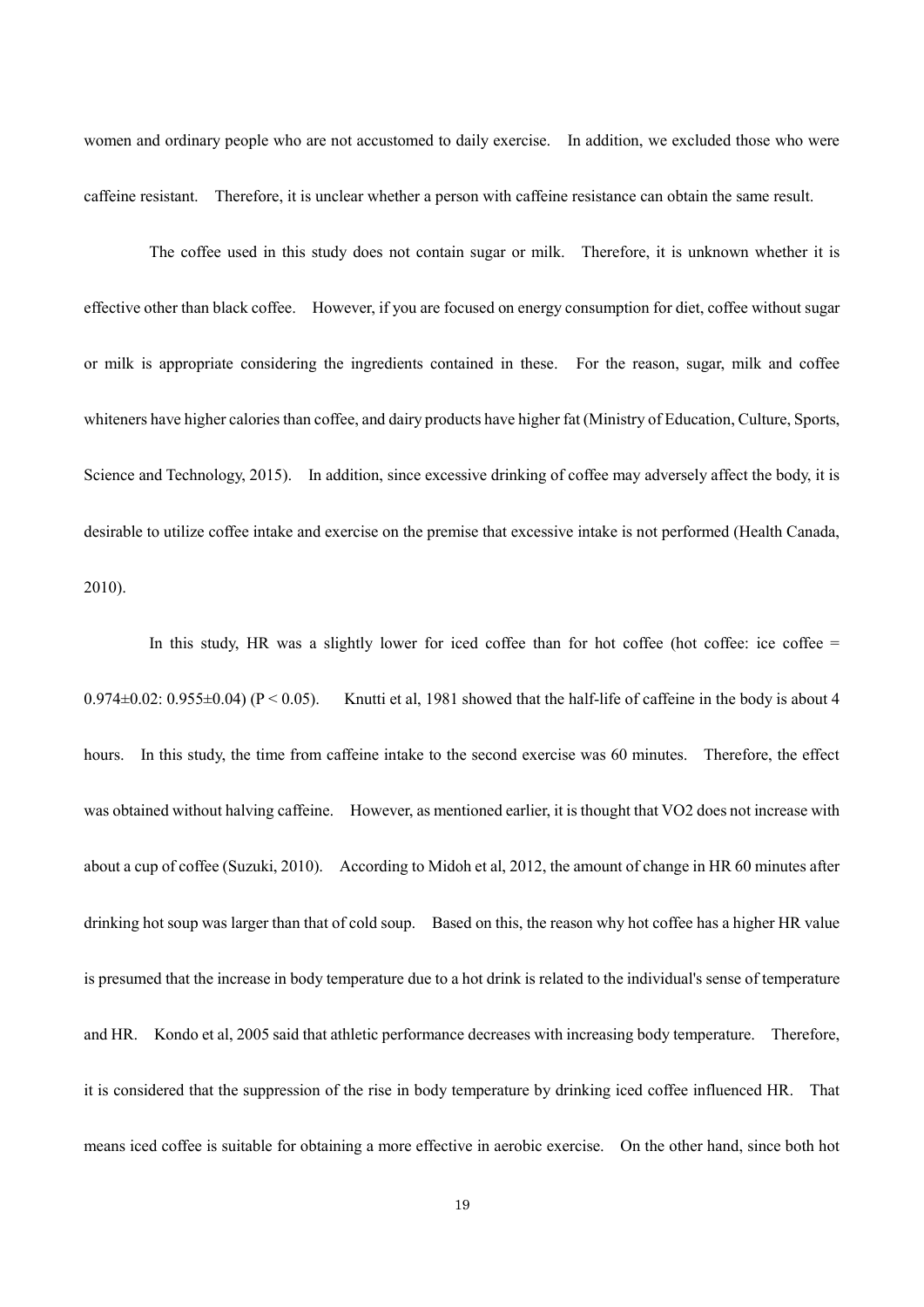coffee and iced coffee showed a reduction in HR, it can interpret that both are effective.

For this result, by improving endurance ability, it became possible to increase the exercise intensity of each participant. Therefore, it is estimated that free fatty acid can be consumed more as energy by exercising more. In conclusion, this study confirmed that iced coffee can suppress HR more than hot coffee and making it possible to increase exercise intensity or extend exercise time. It turned out that iced coffee is more effective in endurance and fat burning.

## **Acknowledgement**

This research was supported in part by Watanabe Laboratory. The authors are sincerely grateful to Prof. Kohei Watanabe, Prof. Aya Tomita and the students of the seminar for the support in this experimental.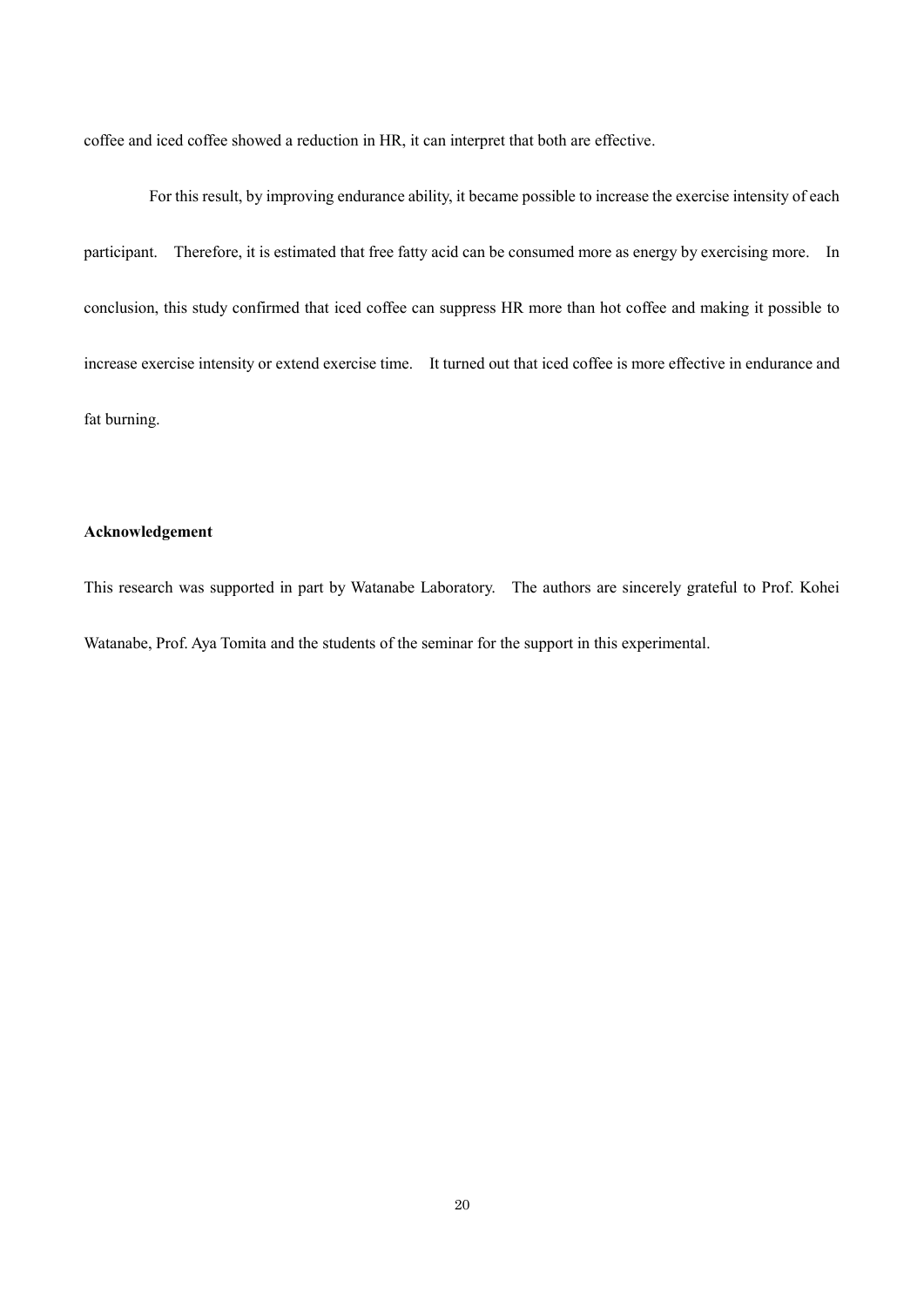## **References**

The All Japan Coffee Association (AJCA). (2016). The drinking present conditions of the coffee in Japan. http://coffee.ajca.or.jp/wp-content/uploads/2017/06/data04\_2017-06b.pdf

AJINOMOTO AGF, INC.. (2019). History of AGF®. https://www.agf.co.jp/english/history.html

Alizila for Alibaba Group. (2018). https://www.alizila.com/china-coffee-consumption-coffee-drinking-nation/ Cappelletti S, Piacentino D, Fineschi V, Frati P, Cipolloni L and Aromatario M. (2018). Caffeine-Related Deaths: Manner of Deaths and Categories at Risk. Nutrients 10(5):611.

Centre for Economics and Business Research (CEBR). (2018). The Independent – Brits now drinking 95 million cups of coffee per day. https://cebr.com/reports/the-independent-brits-now-drinking-95-million-cups-of-coffee-perday/.

Global Cycling Network (GCN). (2017). How many coffee's before the start? https://www.youtube.com/watch?v=p2AZFDVQhRg.

Gregory R. Cox, Ben Desbrow, Paul G. Montgomery, Megan E. Anderson, Clinton R. Bruce, Theodore A. Macrides, David T. Martin, Angela Moquin, Alan Roberts, John A. Hawley and Louise M. Burke. (2002). Effect of different protocols of caffeine intake on metabolism and endurance performance. Journal of Applied Physiology, 93, 990–999. Health Canada. (2010). Caffeine in Food Health Canada. http://www.hc-sc.gc.ca/fn-an/securit/addit/caf/food-cafaliments-eng.php.

Hodgson AB, Randell RK, Jeukendrup AE. (2013). The metabolic and performance effects of caffeine compared to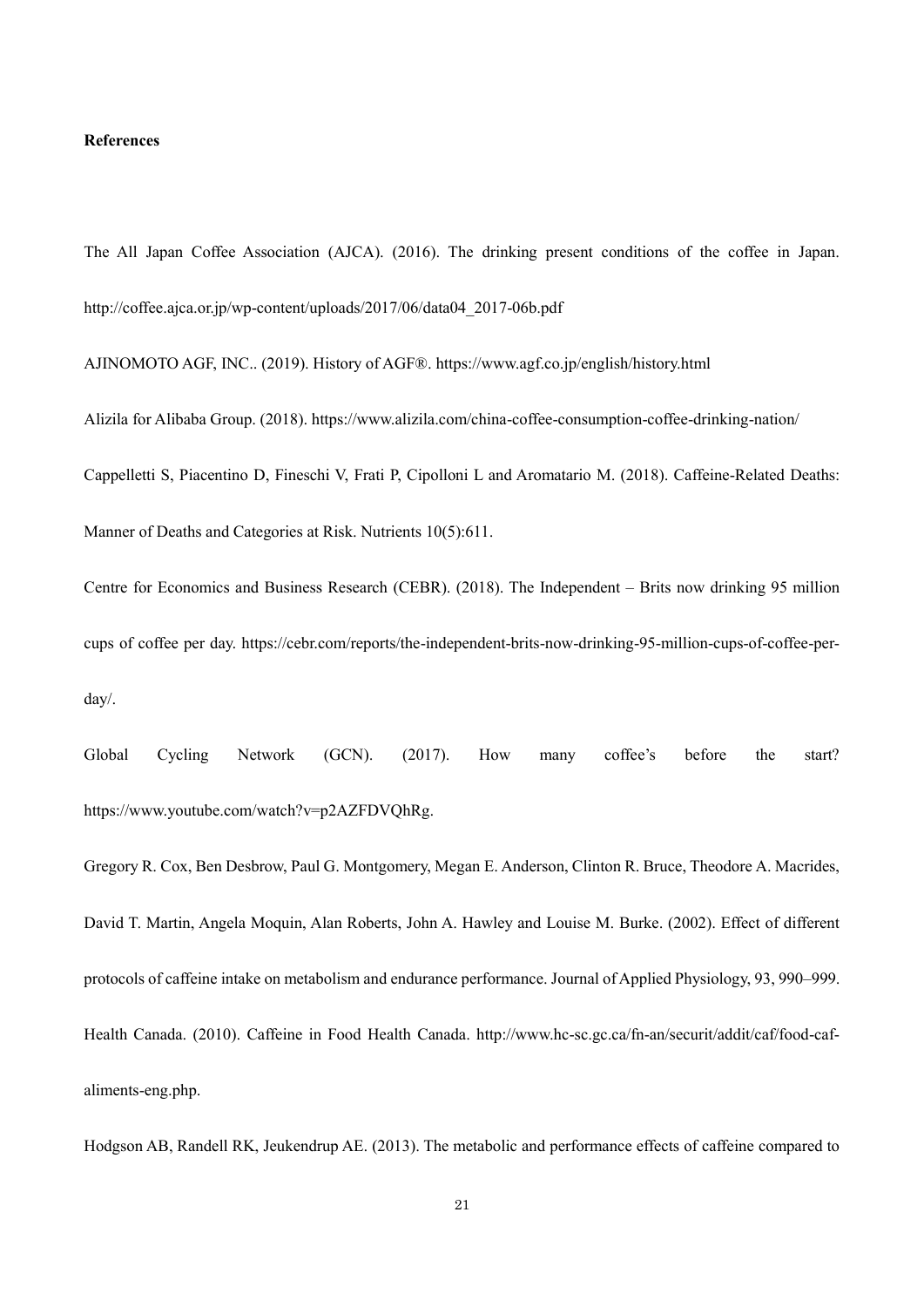coffee during endurance exercise. PLoS One, volume 8, issue 4.

Japan Foundation for Aging and Health. (2019). Healthy longevity net, Average maximum oxygen uptake. https://www.tyojyu.or.jp/net/kenkou-tyoju/tairyoku-kiki/sanso.html.

International Coffee Organization (ICO). (2018). World coffee consumption. http://www.ico.org/prices/newconsumption-table.pdf.

Laura M Juliano and Roland R Griffiths. (2004). A critical review of caffeine withdrawal: empirical validation of symptoms and signs, incidence, severity, and associated features. Psychopharmacology, 176(1), 1-29.

Lawrence L. Spriet. (2014). Exercise and Sport Performance with Low Doses of Caffeine. Sports Med 2014, 44(Suppl 2), 175–184.

Masato Suzuki. (2010). Additional effects of drinking coffee and exercise therapy. http://dmrg.net/contents/guidance/024.html.

Ministry of Education, Culture, Sports, Science and Technology (MEXT). (2015). Japanese food standard ingredient table, 2-3,13,17.

Mohammad Uppal Zubair, Mahmoud M.A. Hassan, Ibrahim A. Al-Meshal. (1986). Caffeine. Analytical Profiles of Drug Substances and Excipients, 15, 71-150

Narihiko Kondo and Kazuyuki Kanosue. (2005). Functional link between body temperature and exercise. Physical fitness, 54, 19-20.

Naoki Midoh, Miki Tokunaga, Takashi Isomura and Takanori Noguchi. (2012). Effect of soup temperature on body thermal sensation, body temperature and heart rate. Journal of Japan Society for Food Science and Technology, 59(6),